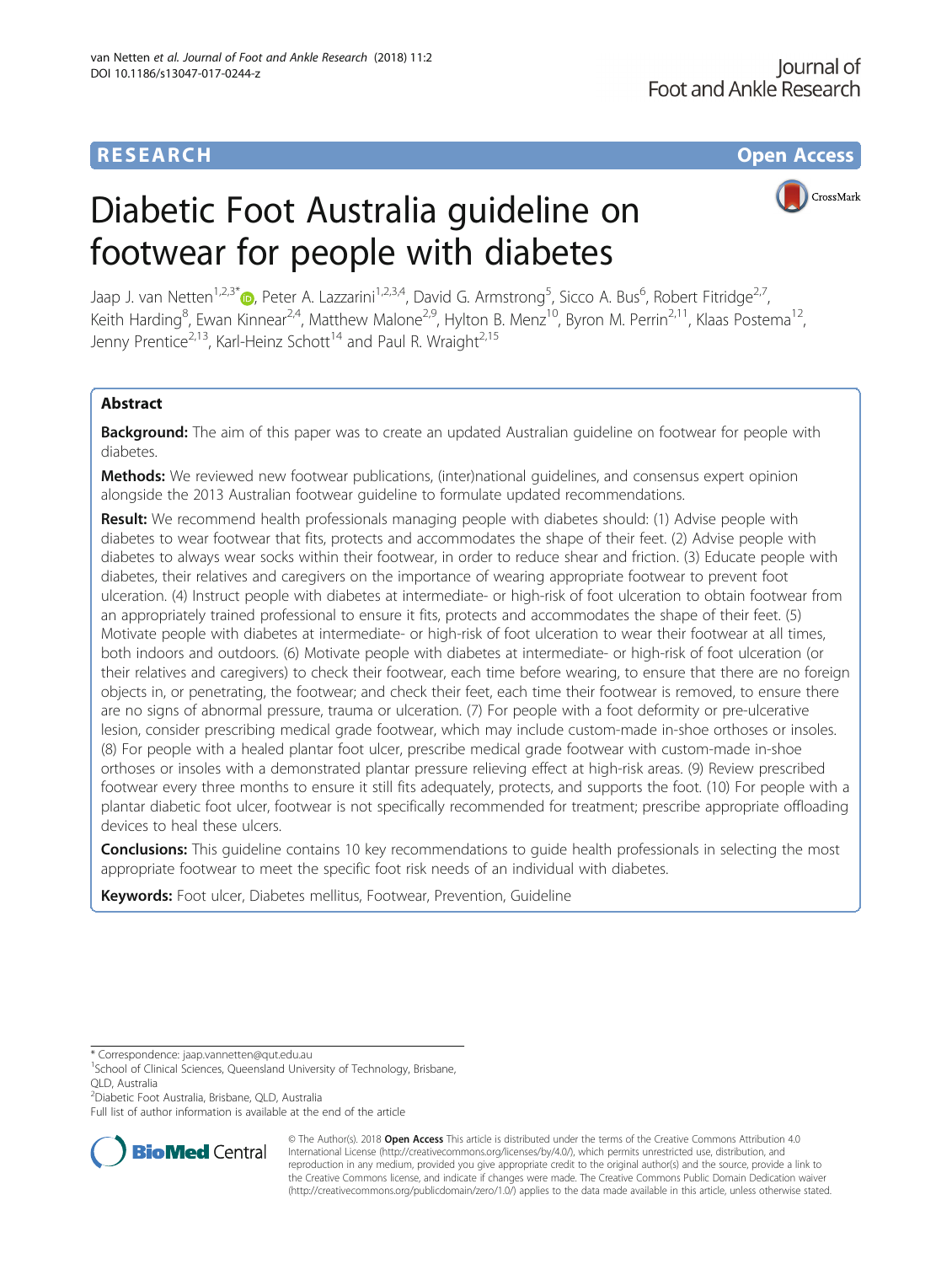# Background

Diabetic foot ulcers are a costly complication of diabetes, reducing people's quality of life, and increasing morbidity, mortality and healthcare expenditure [[1](#page-12-0)–[4\]](#page-12-0). The annual incidence of foot ulcers in people with diabetes is approximately 2%, both globally [[3\]](#page-12-0) and in Australia [\[5](#page-12-0)], and the lifetime risk is between 19% and 34% [[6\]](#page-12-0). Additionally, diabetic foot ulcers are the leading cause of lower extremity amputations and cause approximately 2% of all hospitalisations [\[3](#page-12-0)–[5](#page-12-0), [7](#page-12-0), [8](#page-12-0)]. Therefore, the prevention of diabetic foot ulcers is of paramount importance.

Diabetic foot ulcers are typically caused by repetitive stresses (shear and pressure) on the foot in the presence of the diabetes-related complications of peripheral neuropathy or peripheral artery disease, and their healing is often complicated by the development of infection [[9](#page-12-0)–[13\]](#page-12-0). Use of inappropriate footwear or walking barefoot typically increases the magnitude of the local mechanical repetitive stresses on the foot that are leading causes of the development of diabetic foot ulceration [[9](#page-12-0)–[12\]](#page-12-0). Thus, it is recommended that people with diabetes wear appropriate footwear designed to reduce repetitive stresses at all times, to help prevent diabetic foot ulceration [\[14, 15\]](#page-12-0).

In 2013, the Australian Diabetes Foot Network published one of the first nationwide practical guidelines on the provision of footwear for people with diabetes [\[16](#page-12-0)]. Since this publication, pivotal new studies [\[9](#page-12-0), [17](#page-12-0)–[30](#page-12-0)] and international guidelines [[10](#page-12-0), [14](#page-12-0), [15\]](#page-12-0) have been published on footwear for people with diabetes. This new literature provides a stronger evidence-base for the effectiveness of footwear in ulcer prevention for people with diabetes, new data-driven directions for the prescription of footwear, and new evidence on the importance of adherence to wearing footwear [\[9, 10, 14](#page-12-0), [15](#page-12-0), [17](#page-12-0)–[30\]](#page-12-0). The aim of this article is to update the 2013 Australian practical guideline [\[16](#page-12-0)], and thereby creating a new Diabetic Foot Australia guideline on footwear for people with diabetes.

#### Methods

# Procedure for developing the guideline

The Diabetic Foot Australia guideline on footwear for people with diabetes aims to provide guidance to the multidisciplinary healthcare professionals involved in the provision of footwear for people with diabetes. The Australian Diabetes Foot Network 2013 practical guide-line on the provision of footwear [[16\]](#page-12-0) was used as a baseline for the creation of this updated guideline. Information from the 2013 footwear guideline was updated first by the primary author after reviewing and incorporating any new footwear-related recommendations from the most recent Australian National Health and Medical Research Council (NHMRC) diabetic foot guideline [[31](#page-12-0)] and the International Working Group on the Diabetic

Foot (IWGDF) guidance documents [[10, 14, 15\]](#page-12-0). The primary author then reviewed and incorporated common findings from all recent systematic reviews on footwear interventions for people with diabetes [[17](#page-12-0)–[22](#page-12-0)], recent randomized controlled trials included in these reviews [\[23](#page-12-0), [24\]](#page-12-0), and finally any further studies obtained from hand searching reference lists of these articles and an additional non-systematic search of the literature [[9, 25](#page-12-0)–[30](#page-12-0)]. After collating all findings, three tables and one figure were created describing footwear requirements and offloading effects of footwear modifications to prevent diabetic foot ulceration, based on published literature [\[10](#page-12-0), [15, 16, 32](#page-12-0)–[34](#page-12-0)] and expert opinion. Furthermore, to ensure a common and clear vocabulary between all the different multidisciplinary healthcare professionals involved in the provision of footwear for people with diabetes [\[14](#page-12-0), [31](#page-12-0)], a table of definitions for common terms related to footwear for people with diabetes was developed based on literature [[15, 16](#page-12-0), [32](#page-12-0), [33](#page-12-0)] and expert opinion (Table [1\)](#page-2-0).

The first draft of this guideline was written by the first author (JvN), and then sent to two co-authors (PAL and PW) for critical review and expert opinion. A second draft incorporating consensus feedback from the three authors was sent to all authors for critical review and expert opinion feedback. The authors of this guideline, all (inter)national experts in the field of diabetic foot ulcer and footwear management, came from the following backgrounds: podiatric medicine  $(n = 5)$ , podiatric surgery  $(n = 1)$ , human movement science  $(n = 2)$ , wound medicine ( $n = 2$ ), pedorthics ( $n = 1$ ), rehabilitation medicine  $(n = 1)$ , endocrinology  $(n = 1)$ , and vascular surgery  $(n = 1)$ . A third draft incorporating feedback from all coauthors was written by the first author (JvN) and again sent to all co-authors for review. This process was repeated one more time, until consensus was reached from all authors, leading to the final version of the guideline, approved by all authors.

#### Definitions for foot risk status

The purchase and wearing of appropriate footwear is an important process of care for all individuals with diabetes. This importance increases as the individual's risk for developing a foot ulcer increases. Different classifications for foot risk status are used worldwide. For the purpose of this Australian footwear guideline we followed the classification provided in the Australian NHMRC guideline [[31\]](#page-12-0):

(i) Low-risk of foot ulceration: people with no identifiable risk factors on foot screening (no peripheral neuropathy, peripheral artery disease, foot deformity, previous foot ulcer, or history of lower-extremity amputation).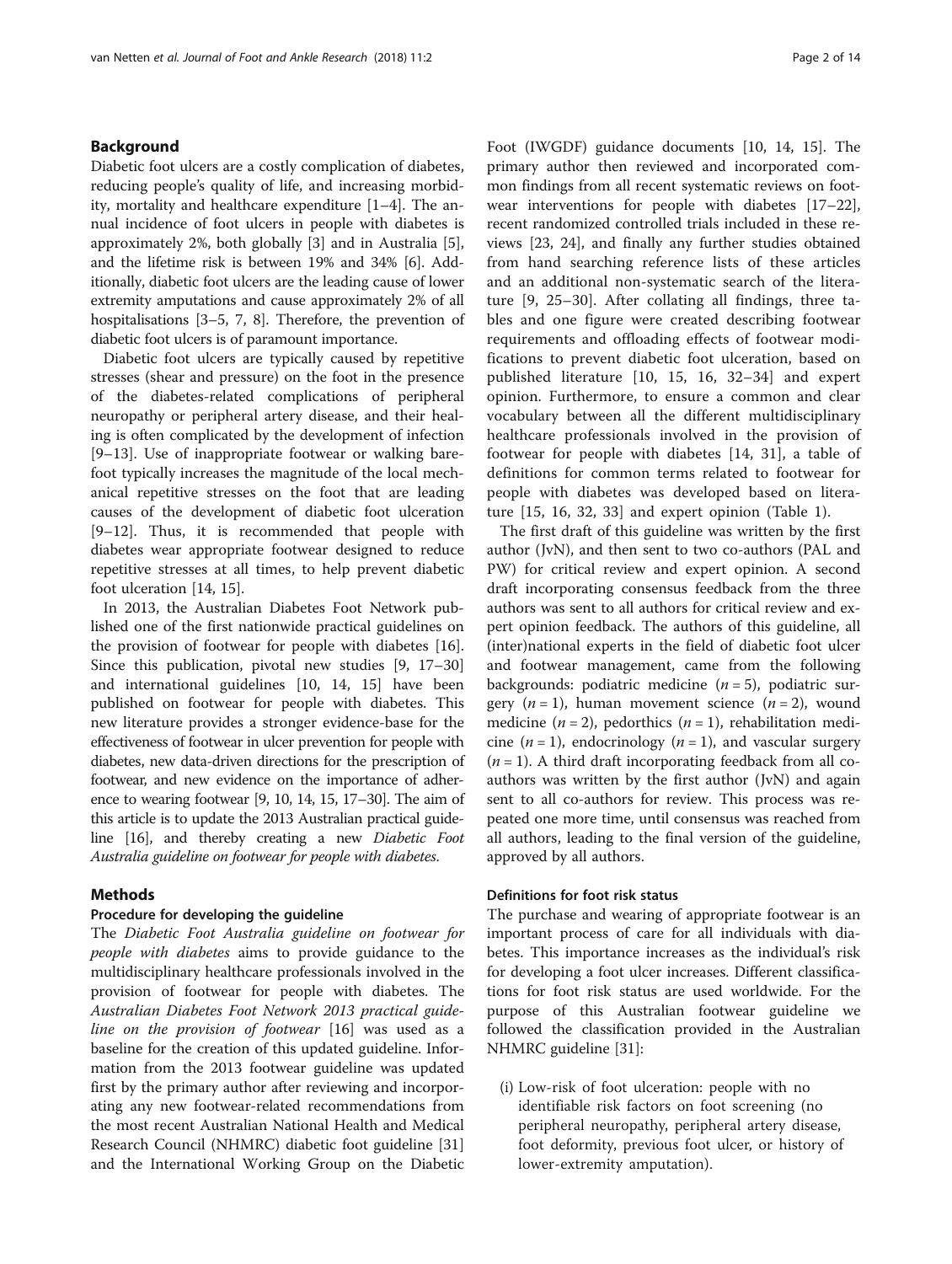|                                       | <b>I</b> EDIT OF GERMANORD TERRICO TO ROOM CORTOR DEOPIC WITH GROUPLES                                                                                                                                                                                                                                                                                                                                                                        |
|---------------------------------------|-----------------------------------------------------------------------------------------------------------------------------------------------------------------------------------------------------------------------------------------------------------------------------------------------------------------------------------------------------------------------------------------------------------------------------------------------|
| Term                                  | Definition                                                                                                                                                                                                                                                                                                                                                                                                                                    |
| Abnormal foot shape                   | A foot shape that cannot be accommodated in pre-fabricated footwear. This includes, but is not limited to,<br>feet with: hallux valgus, clawed/hammer toes, severe pes-planus or cavus foot type, abnormally wide feet,<br>flat foot, minor amputation or Charcot foot.                                                                                                                                                                       |
| Bespoke footwear                      | Synonym for "Custom-made medical grade footwear".                                                                                                                                                                                                                                                                                                                                                                                             |
| Custom-made footwear                  | Synonym for "Custom-made medical grade footwear".                                                                                                                                                                                                                                                                                                                                                                                             |
| Custom-made insole                    | An insole that is custom-made to the individual's foot using a 2D or 3D impression of the foot, and that is<br>often built-up in a multi-layer construction. This may also incorporate other features, such as a metatarsal<br>pad or metatarsal bar. The insole is designed to conform to the shape of the foot, providing cushioning<br>and redistribution of plantar pressure.                                                             |
| Custom-made medical grade footwear    | Footwear uniquely manufactured for one person, when this person cannot be safely accommodated in<br>pre-fabricated medical grade footwear. It is made to accommodate deformity and relieve pressure over<br>at-risk sites on the plantar and dorsal surfaces of the foot. In-depth assessment, multiple measurements,<br>impressions or a mould, and a positive model of a person's foot and ankle are generally required for<br>manufacture. |
| Customised insole                     | Term to denote a pre-fabricated insole to which minor modifications specific to a person's foot may<br>have been made. This term is not synonymous with "Custom-made insole".                                                                                                                                                                                                                                                                 |
| Depth-inlay footwear                  | Synonym for Extra-depth footwear.                                                                                                                                                                                                                                                                                                                                                                                                             |
| Depth footwear                        | Synonym for Extra-depth footwear.                                                                                                                                                                                                                                                                                                                                                                                                             |
| Extra-depth footwear                  | Footwear constructed with additional depth and volume in order to accommodate deformity such as<br>claw/hammer toes and/or to allow for space for a thick insole. Usually a minimum of 5 mm $(\sim3/16")$<br>depth is added compared to pre-fabricated footwear. Even greater depth is sometimes provided in<br>footwear that is referred to as double depth or super extra-depth.                                                            |
| Footwear modification                 | Modification to existing footwear with an intended therapeutic effect, e.g. pressure relief.                                                                                                                                                                                                                                                                                                                                                  |
| In-shoe orthosis/orthotic             | Term used for device put inside the shoe to achieve pressure reduction or alteration in the function<br>of the foot. Can be pre-fabricated or custom-made.                                                                                                                                                                                                                                                                                    |
| Liner                                 | Synonym for insole.                                                                                                                                                                                                                                                                                                                                                                                                                           |
| Medical grade footwear                | Footwear that meets the specific needs of a person. Can be either pre-fabricated (see "Pre-fabricated<br>medical grade footwear") or custom-made (see "Custom-made medical grade footwear").                                                                                                                                                                                                                                                  |
| Metatarsal pad                        | Small pad placed proximal to the metatarsal head to relieve focal pressure and transfer load more<br>proximally.                                                                                                                                                                                                                                                                                                                              |
| Metatarsal bar                        | Bar extending across part of or the entire forefoot placed proximal to the metatarsal heads to relieve<br>focal pressures and transfer load more proximally.                                                                                                                                                                                                                                                                                  |
| Off-the-shelf footwear                | Readily available footwear that has not been modified and has no intended therapeutic functions.                                                                                                                                                                                                                                                                                                                                              |
| Orthopaedic footwear                  | Synonym for "Custom-made medical grade footwear".                                                                                                                                                                                                                                                                                                                                                                                             |
| Pedorthic footwear                    | Synonym for "Medical grade footwear". Can be either pre-fabricated (in that case synonym for<br>"Pre-fabricated medical grade footwear") or custom-made (in that case synonym for "Custom-made<br>medical grade footwear").                                                                                                                                                                                                                   |
| Pedorthic footwear modification       | Synonym for "Footwear modification".                                                                                                                                                                                                                                                                                                                                                                                                          |
| Pre-fabricated medical grade footwear | Pre-fabricated footwear that meets the specific needs of a person, on the basis of footwear that<br>provides extra depth, multiple width fittings and features designed to accommodate a broader<br>range of foot types. Other features may include modified soles, fastenings and smooth internal linings.<br>This type of footwear is usually available at specialty shoe shops.                                                            |
| Pre-fabricated insole                 | An "off-the-shelf" flat or contoured insole made without reference to the shape of the patient's foot.                                                                                                                                                                                                                                                                                                                                        |
| Shoe insert                           | Synonym for insole or in-shoe orthosis.                                                                                                                                                                                                                                                                                                                                                                                                       |
| Shoe last                             | Last used to make footwear. The upper of the footwear is moulded or pulled over the last. The last<br>shape defines the footwear shape including the outsole shape, heel pitch and toe spring. For<br>off-the-shelf or pre-fabricated footwear generically generated lasts in different sizes are used.                                                                                                                                       |
| Therapeutic footwear                  | Generic term for footwear that is designed to allow some form of treatment. May refer to both<br>custom-made or pre-fabricated medical grade footwear.                                                                                                                                                                                                                                                                                        |
| Toe orthosis                          | Synonym for "In-shoe orthosis", but specifically for the toe.                                                                                                                                                                                                                                                                                                                                                                                 |

<span id="page-2-0"></span>Table 1 List of definitions related to footwear for people with diabetes

Several healthcare disciplines may be involved in the provision of footwear for people with diabetes. Having a common vocabulary is essential for clear communication. We propose to use the following definitions, obtained from [\[15](#page-12-0), [16,](#page-12-0) [32,](#page-12-0) [33](#page-12-0)] and authors' expert opinion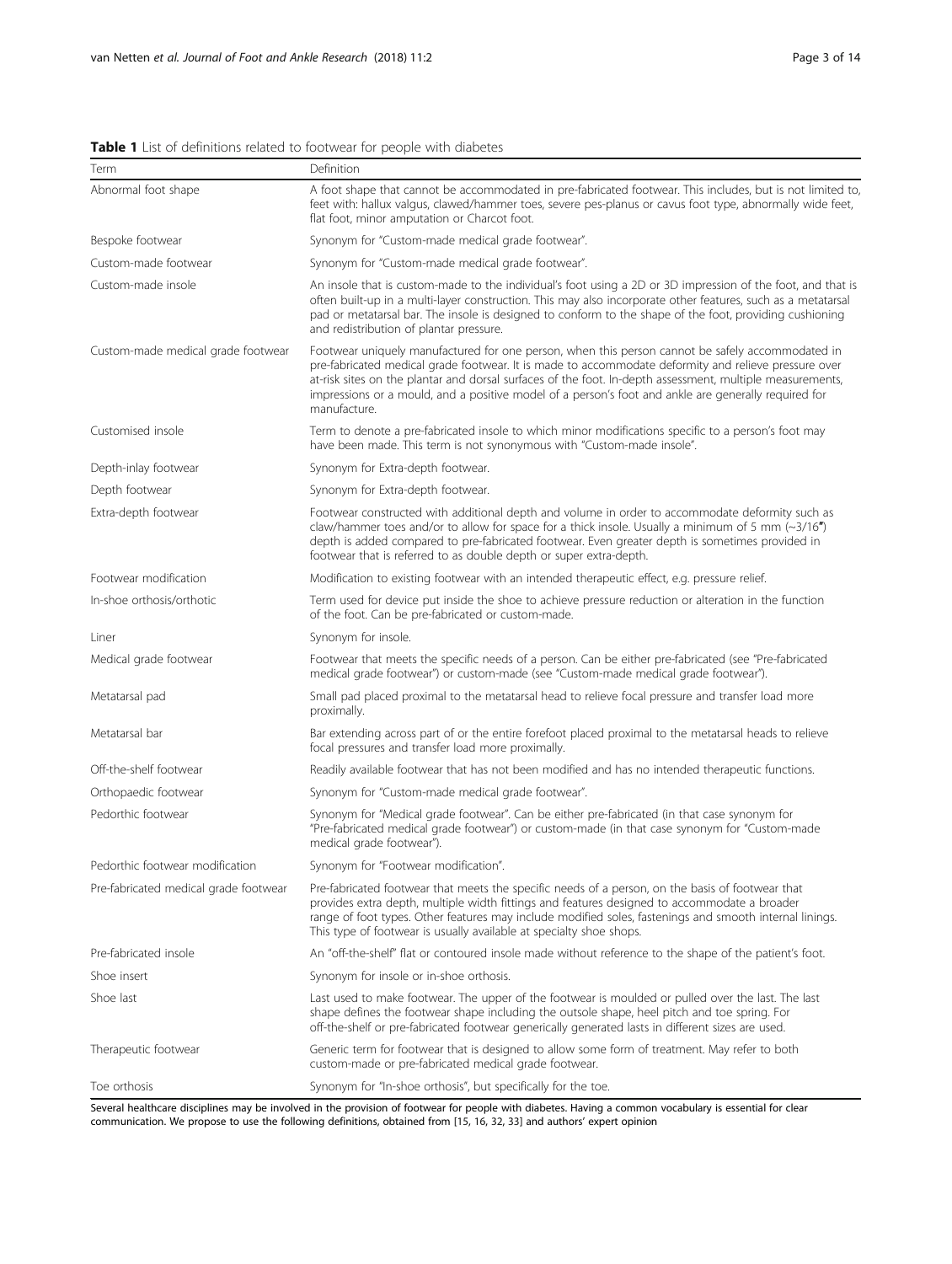- <span id="page-3-0"></span>(ii) Intermediate-risk of foot ulceration: people with only one risk factor on foot screening (either peripheral neuropathy, peripheral artery disease or foot deformity) and no previous foot ulcer or amputation.
- (iii) High-risk of foot ulceration: people with two or three risk factors on foot screening (peripheral neuropathy, peripheral artery disease or foot deformity) or with a previous foot ulcer or amputation.

According to the NHMRC guideline, Aboriginal and Torres Strait Islander people with diabetes are considered to be at high-risk for foot ulceration, until the person's level of risk is adequately assessed and confirmed otherwise [\[31\]](#page-12-0).

To determine foot risk status, all people with diabetes should undergo at least a yearly foot screening by an appropriately trained registered healthcare professional with demonstrated competency [[14, 31](#page-12-0)]. People with an intermediate- or high-risk foot status should be screened at least once every 3 to 6 months [[14, 31\]](#page-12-0). In accordance with the NHMRC guideline, this should consist of screening for peripheral neuropathy (10 g monofilament sensitivity; vibration perception; neuropathy disability score), peripheral artery disease (palpation of peripheral pulses; ankle-brachial pressure index; toe-brachial pressure index), foot deformity (six point scale scoring small

muscle wasting, Charcot foot deformity, bony prominence, prominent metatarsal head, hammer or claw toes and limited joint mobility), and assessment of a history of foot ulcer(s) or lower-extremity amputation [[31\]](#page-12-0). The Australian Diabetes Society has published a videoexample of such a foot examination [\[35](#page-12-0)].

#### Structure of the guideline

This guideline consists of three parts and a discussion. Firstly, footwear recommendations and their rationale are provided for people at-risk of foot ulceration; These recommendations apply to people at low-, intermediate- or high-risk. Secondly, additional specific footwear recommendations and their rationale are provided for people at intermediate- or high-risk of foot ulceration. Thirdly, footwear and offloading recommendations for people with a diabetic foot ulcer are summarised. Finally, considerations on footwear provision, on education and adherence, on cultural and geographical differences, and on methodology and terminology are discussed.

# Results

This guideline contains 10 key recommendations to guide health professionals managing people with diabetes choosing the most appropriate footwear for the person's specific foot risk needs (Table 2). The recommendations and their rationale are described separately in this section.

Table 2 Recommendations on footwear for people with diabetes

| #              | Recommendations                                                                                                                                                                                                                                                                                                                                                                                            |
|----------------|------------------------------------------------------------------------------------------------------------------------------------------------------------------------------------------------------------------------------------------------------------------------------------------------------------------------------------------------------------------------------------------------------------|
|                | For all people at-risk of foot ulceration                                                                                                                                                                                                                                                                                                                                                                  |
|                | Advise people with diabetes to wear footwear that fits, protects and accommodates the shape of their feet                                                                                                                                                                                                                                                                                                  |
| 2              | Advise people with diabetes to always wear socks within their footwear, in order to reduce shear and friction                                                                                                                                                                                                                                                                                              |
| 3              | Educate people with diabetes, their relatives and caregivers on the importance of wearing appropriate footwear<br>to prevent foot ulceration                                                                                                                                                                                                                                                               |
|                | For people at intermediate- or high-risk of foot ulceration                                                                                                                                                                                                                                                                                                                                                |
| $\overline{4}$ | Instruct people with diabetes at intermediate-or high-risk of foot ulceration to obtain footwear from an appropriately<br>trained professional to ensure it fits, protects and accommodates the shape of their feet                                                                                                                                                                                        |
| 5              | Motivate people with diabetes at intermediate- or high-risk of foot ulceration to wear their footwear at all times,<br>both indoors and outdoors                                                                                                                                                                                                                                                           |
| 6              | Motivate people with diabetes at intermediate- or high-risk of foot ulceration (or their relatives and caregivers) to<br>check their:<br>a. footwear, each time before wearing, to ensure that there are no foreign objects in the footwear, or penetrating,<br>the soles<br>b. feet, each time their footwear is removed, to ensure that there are no signs of abnormal pressure, trauma or<br>ulceration |
| 7              | For people with a foot deformity or pre-ulcerative lesion, consider prescribing medical grade footwear, which may<br>include custom-made in-shoe orthoses or insoles                                                                                                                                                                                                                                       |
| 8              | For people with a healed plantar foot ulcer, prescribe medical grade footwear with custom-made in-shoe orthoses<br>or insoles with a demonstrated plantar pressure reducing effect at the high-risk areas                                                                                                                                                                                                  |
| 9              | Review prescribed footwear every three months to ensure it still fits, protects, and supports the foot                                                                                                                                                                                                                                                                                                     |
|                | For people with diabetic foot ulceration                                                                                                                                                                                                                                                                                                                                                                   |
| 10             | For people with a plantar diabetic foot ulcer, footwear is not specifically recommended for treatment; prescribe<br>appropriate offloading devices to heal these ulcers                                                                                                                                                                                                                                    |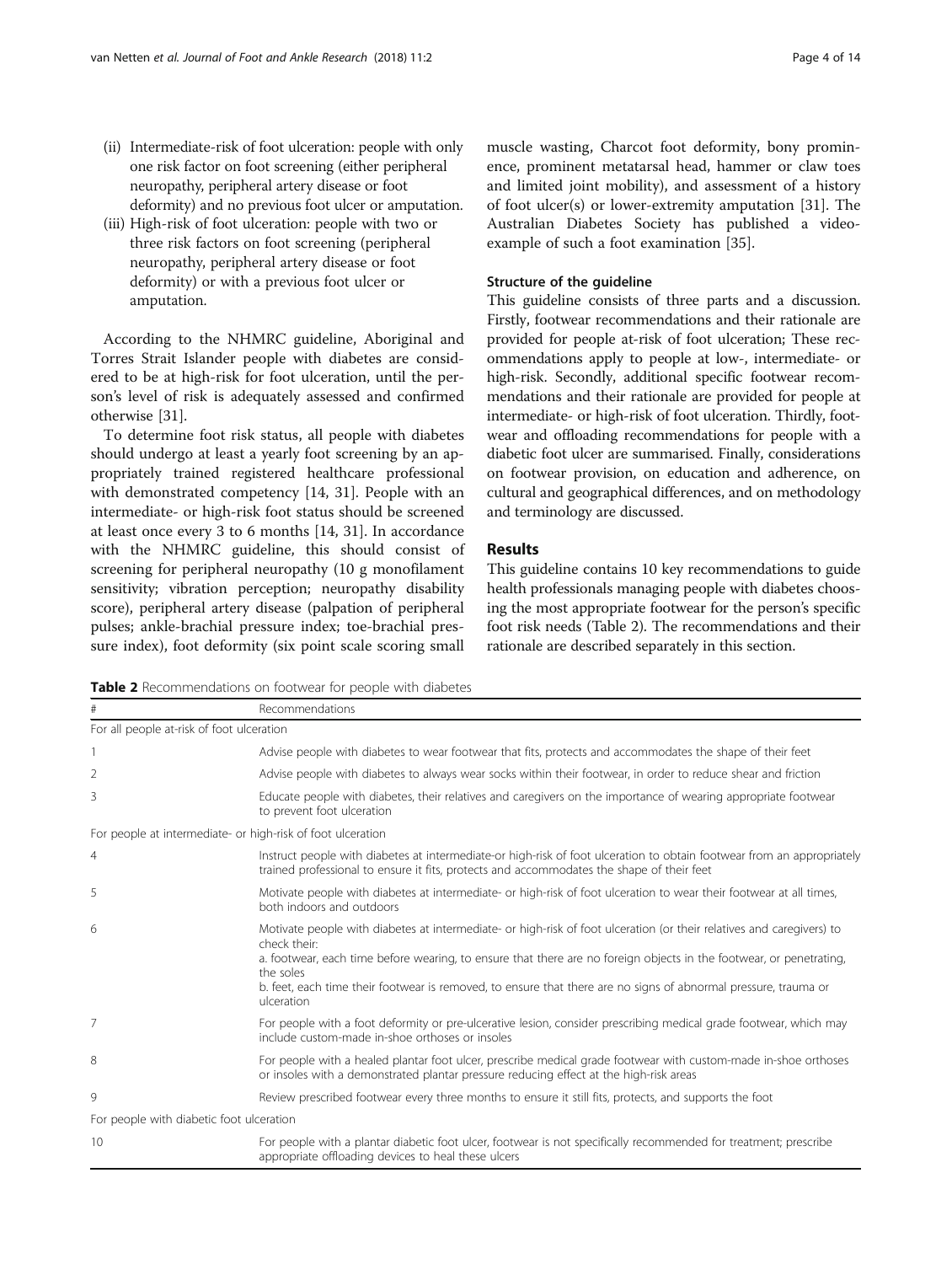# <span id="page-4-0"></span>Footwear for people with diabetes at-risk of foot ulceration

### Recommendation 1:

Advise people with diabetes to wear footwear that fits, protects and accommodates the shape of their feet.

# Rationale

People with diabetes should wear footwear that fits, protects and accommodates the shape of their feet [[14](#page-12-0)] (see Table 3 and Fig. [1\)](#page-5-0). This includes having adequate length, width, and depth (and consequently adequate girth, i.e. adequate volume) [\[10, 15](#page-12-0), [16](#page-12-0), [32](#page-12-0), [33](#page-12-0)]. A particular emphasis may need to be placed on the toe box of the shoe that should be consistent with the shape of the forefoot and toes of the person. An enclosed heel with a stabilising heel counter is recommended. Openheel footwear can result in direct trauma injury to the heel and may require a person to claw their toes in order to keep the footwear fixed to their feet, further increasing the repetitive stress under their forefoot, and in turn the risk of ulceration. Adequate closure of the footwear is needed, to prevent the foot from sliding forwards and

Table 3 Requirements for footwear for people with diabetes

| Feature        | Requirements                                                                                                                                                                                                                                                                                                                                                                                                                                                                                                                                                                                                                                                                                                                                                        |
|----------------|---------------------------------------------------------------------------------------------------------------------------------------------------------------------------------------------------------------------------------------------------------------------------------------------------------------------------------------------------------------------------------------------------------------------------------------------------------------------------------------------------------------------------------------------------------------------------------------------------------------------------------------------------------------------------------------------------------------------------------------------------------------------|
| Length         | Inner length of the footwear should be 1–2 cm longer than the foot length as measured from heel to the longest<br>toe when a person is standing. Adequate length needs to be confirmed when people are weight-bearing while<br>wearing the footwear.                                                                                                                                                                                                                                                                                                                                                                                                                                                                                                                |
| Depth          | Depth should accommodate the toes to move freely without causing pressure at either the medial, lateral or the<br>dorsal side.                                                                                                                                                                                                                                                                                                                                                                                                                                                                                                                                                                                                                                      |
| Width          | Width should equal the width of all parts of the foot. Width is good when the upper can be slightly bunched. The<br>relation between forefoot and hindfoot is important, as accommodating a wide forefoot may result in the heel<br>being too wide.                                                                                                                                                                                                                                                                                                                                                                                                                                                                                                                 |
| Height         | Footwear height can be low, ankle-high, or high. High footwear provides more firmness, stability and reduces joint<br>motion. The shaft of high footwear also contributes to forefoot pressure reduction. See further Table 3 for specific<br>height requirements for people with a foot deformity.                                                                                                                                                                                                                                                                                                                                                                                                                                                                 |
| Insole         | The removable moulded insole can be pre-fabricated, adjusted or custom-made. The primary function of the insole<br>is pressure redistribution. This is achieved via the principle of increasing the contact area between the foot and the<br>insole, and the addition of corrective elements in the insole. Shock-absorbing, soft but sufficiently resilient and<br>non-slippery materials should be used. See further Table 4 for the offloading effects of specific insole modifications.                                                                                                                                                                                                                                                                         |
| Outsole        | Rubber, plastic, and leather can all be used in construction of footwear outsoles, but rubber outsoles are thought to<br>be superior.<br>Outsoles can be supple, toughened or stiff. The shoe should not be more supple than the foot, or friction between<br>foot and shoe will develop during push-off. See further Table 3 for specific outsole requirements for people with a<br>foot deformity and Table 4 for the offloading effects of specific modifications.                                                                                                                                                                                                                                                                                               |
| Rocker profile | Rocker profiles have proven effectiveness in reducing plantar pressures, especially the forefoot. The rocker profile<br>chosen depends on the affected joints and is determined by the apex position (pivot point) and the angle from<br>the pivot point to the tip of the toe. For plantar pressure reduction of the metatarsophalangeal joints, the pivot<br>point needs to be proximal to these joints.<br>The rocker profile also impacts balance; the more proximally placed, the greater the balance disturbance. A person's<br>balance should therefore always be taken into account when deciding on the rocker profile.                                                                                                                                    |
| Heel enclosure | An adequately fitting and enclosed heel is recommended, as open backed footwear or a heel enclosure that is too<br>wide can result in injury and usually requires a person to claw their toes in order to keep them on. The heel counter<br>needs to be free of edges protruding into the footwear.                                                                                                                                                                                                                                                                                                                                                                                                                                                                 |
| Heel lift      | The heel lift (or heel-forefoot difference, or pitch) should be generally 1.5-2 cm, and should not exceed 3 cm.                                                                                                                                                                                                                                                                                                                                                                                                                                                                                                                                                                                                                                                     |
| Closure        | Adequate closure (or fixation) is needed to keep the foot from sliding forward. Closure should allow secure longer-term<br>fastening and individual adjustment. Laces have long been considered the optimal choice; however, alternatives that are<br>easier to use while still meeting these criteria are available as well, and innovative closures continue to be developed.                                                                                                                                                                                                                                                                                                                                                                                     |
| Uppers         | The uppers consist of the 'quarter'(hind- and midfoot) and 'vamp' (forefoot and toes). Uppers should be made from<br>leather or a combination of materials (similar to sports shoes), with smooth inner lining made from a material that<br>does not harden over time, with limited seams and preferably no seams in the vamp area as they reduce the ability<br>of the leather to give.<br>Uppers should be breathable and durable and have the ability to mould to deformities of the foot without resulting<br>in pressure areas. Uppers can be supple, toughened or stiff. The vamp area should generally remain supple to<br>accommodate the toes. See further Table 3 for specific requirements for the uppers (quarter) for people with a foot<br>deformity. |
| Toe box        | The part of the shoe that covers and protects the toes. This should be supple (unless specific requirements (e.g.<br>for building professionals) require otherwise), and should accommodate the shape of the toes, to avoid any<br>rubbing on the toes.                                                                                                                                                                                                                                                                                                                                                                                                                                                                                                             |

Features and requirements in this table are based on [[10,](#page-12-0) [15,](#page-12-0) [16](#page-12-0), [32,](#page-12-0) [33](#page-12-0)] and authors' expert opinion; features are depicted in Fig. [1](#page-5-0)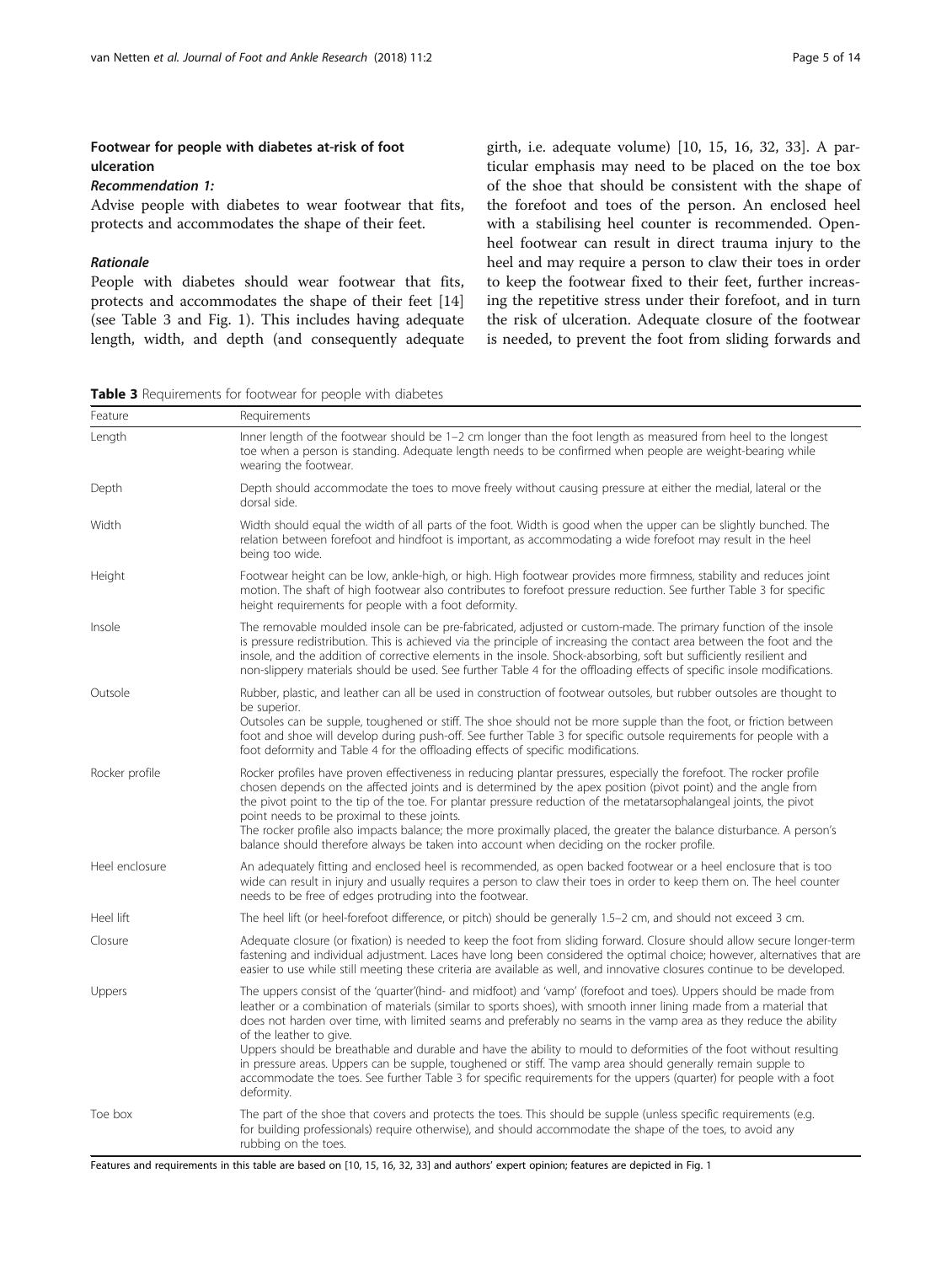<span id="page-5-0"></span>

thus causing shear injury to the toes or plantar foot [\[36](#page-12-0)]. All features in Table [3](#page-4-0) should be considered in combination, as their intended function is closely related and changes to one feature may affect other features and overall function [\[10](#page-12-0), [15, 16, 32, 33\]](#page-12-0).

People at low-risk of foot ulceration can usually be safely accommodated in a wide range of off-the-shelf footwear without specific requirements, provided the footwear is correctly fitted and appropriate for the activity to be undertaken [[10](#page-12-0), [15](#page-12-0), [16](#page-12-0), [32, 33\]](#page-12-0). For people at intermediate- or high-risk of foot ulceration, see recommendations 4-9. When new footwear is provided to a person with diabetes at low-risk of foot ulceration, advise them that a "wear-in" period may be needed where they slowly increase the number of hours per day the footwear is used, and that they should be extra vigilant of their foot health in this period.

## Recommendation 2:

Advise people with diabetes to always wear socks within their footwear, in order to reduce shear and friction.

#### **Rationale**

People with diabetes should be advised to always wear socks within their footwear, to reduce shear and friction. Further, advise people with diabetes to wear socks made of mostly natural materials (to prevent undue moisture accumulation), that are seamless (to prevent undue repetitive stresses) and do not have elasticated cuffs (to prevent undue oedema).

#### Recommendation 3:

Educate people with diabetes, their relatives and caregivers on the importance of wearing appropriate footwear to prevent foot ulceration.

#### Rationale

People with diabetes, their relatives and caregivers should also be educated on the importance of appropriate footwear to prevent foot ulceration, and the importance of ad-herence to wearing it [\[14\]](#page-12-0). Also, the importance of annual foot screens to assess their risk of foot ulceration, and to return for further footwear advice if their foot risk status increases should be emphasised [\[14\]](#page-12-0).

# Footwear for people with diabetes at intermediate- or high-risk of foot ulceration

# Recommendation 4:

Instruct people with diabetes at intermediate-or highrisk of foot ulceration to obtain footwear from an appropriately trained professional to ensure it fits, protects and accommodates the shape of their feet.

#### Rationale

People with only one risk factor identified after foot screening (either peripheral neuropathy, peripheral artery disease, or foot deformity) are at intermediaterisk of foot ulceration, whereas people with two or three risk factors (peripheral neuropathy, peripheral artery disease or foot deformity) or with a previous foot ulcer or amputation are at high-risk of foot ulceration.

People who develop diabetic peripheral neuropathy lose protective sensation and their ability to feel pressure and pain. Thus, they may have a tendency to purchase poorly fitting footwear in an attempt to stimulate some sensory feedback [\[16, 37\]](#page-12-0). They also do not feel abnormally high repetitive stress (pressure or shear) caused by inappropriate footwear or walking barefoot and are more likely to develop pre-ulcerative lesions (e.g. callus or blisters) that subsequently lead to ulceration [\[9](#page-12-0), [12\]](#page-12-0). People with peripheral artery disease are less likely to heal pre-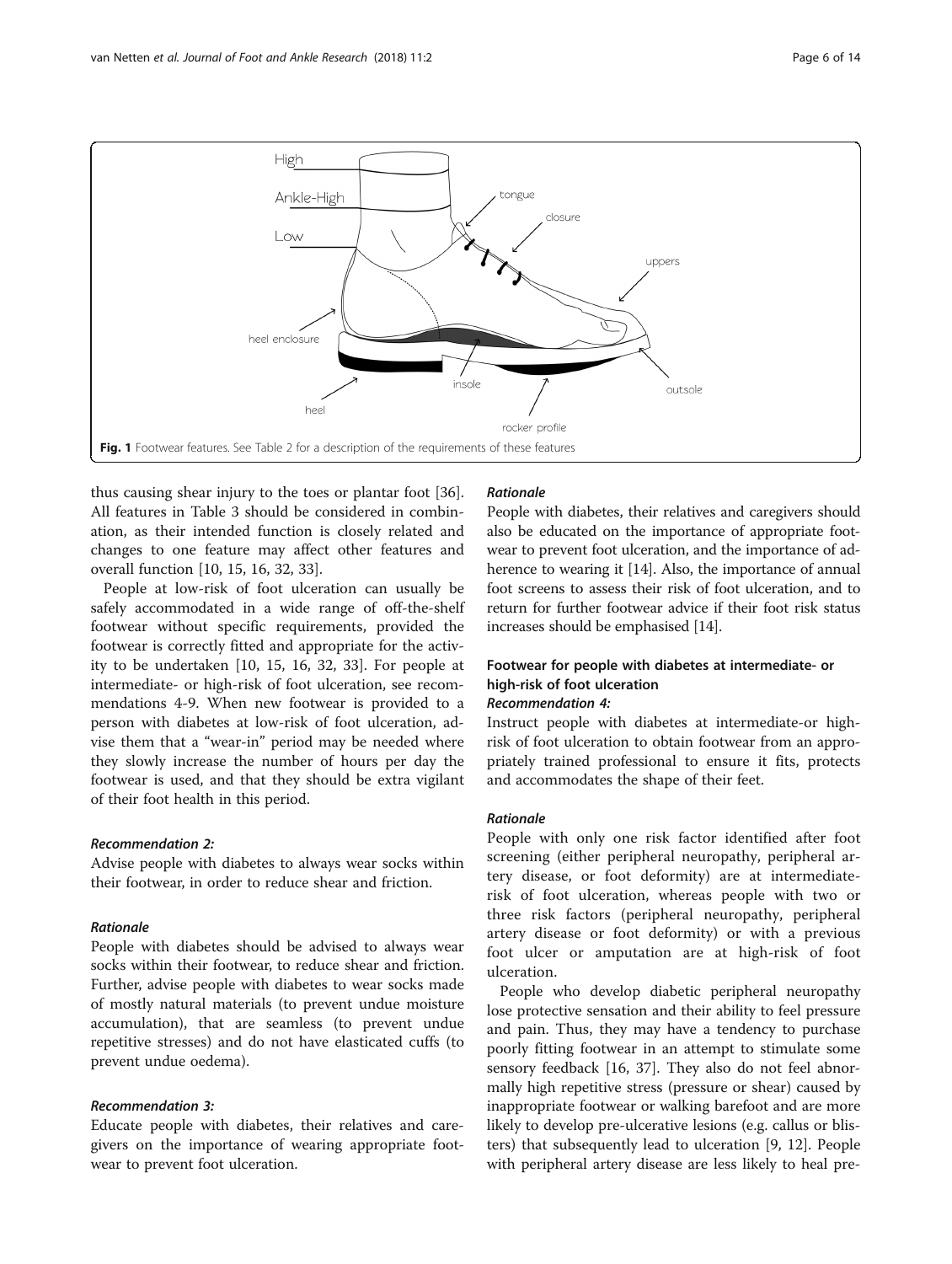ulcerative lesions or minor trauma due to inadequate perfusion, and as such need to avoid inappropriate footwear that may cause these situations. A foot deformity changes foot biomechanics and may lead to abnormally high repetitive stresses; high plantar pressure in particular increases the risk of foot ulceration and therefore needs to be accommodated. People with a previous foot ulcer are at high-risk of developing a new ulcer, with reported re-ulceration rates of 40– 50% within the first 12 months after healing [[6, 38](#page-12-0)]. Due to the high re-ulceration rates it is recommended that the term 'diabetic foot remission' is used with patients whose ulcer has healed, to highlight the need for ongoing vigilance to prevent ulcer recurrence [\[6](#page-12-0), [39](#page-12-0)–[41](#page-13-0)].

All people at intermediate- or high-risk of foot ulceration should be instructed to wear footwear that fits, protects and accommodates the shape of their foot (Table [3](#page-4-0) and Fig. [1\)](#page-5-0). Due to the complexities in accommodating the foot and the importance of preventing foot ulceration, people with diabetes should be instructed to obtain their footwear from an appropriately trained professional with demonstrated competencies in footwear fitting for this population, to ensure the footwear meets all requirements.

#### Recommendation 5:

Motivate people with diabetes at intermediate- or highrisk of foot ulceration to wear their footwear at all times, both indoors and outdoors.

#### **Rationale**

Because of their increased risk, people with diabetes at intermediate- or high-risk of foot ulceration should be motivated to wear their footwear at all times, both indoors and outdoors. When doing so, be aware that adherence to wearing footwear is significantly lower indoors compared to outdoors [[30](#page-12-0)], while the majority of steps in these patient groups have been shown to be taken indoors [\[30](#page-12-0), [42](#page-13-0)]. Depending on cultural preference, prescribing suitable footwear for outdoors and a second pair for indoors may be advisable. The indoor footwear should meet the same requirements with regard to adequacy of fit and offloading, but compromises might be made in the materials used in manufacture, as it is likely to experience less "wear-and-tear" compared to footwear used outdoor. See further the considerations on education and adherence.

#### Recommendation 6:

Motivate people with diabetes at intermediate- or highrisk of foot ulceration (or their relatives and caregivers) to check their:

- a. footwear, each time before wearing, to ensure that there are no foreign objects in the footwear or penetrating the soles.
- b. feet, each time their footwear is removed, to ensure that there are no signs of abnormal pressure, trauma or ulceration.

#### **Rationale**

People with peripheral neuropathy have lost the ability to feel pressure, pain or foreign objects. They, or their relatives and caregivers, need to be motivated to check their footwear each time before they are put on, to ensure that there are no foreign objects in the footwear or penetrating the soles. Furthermore, they should also check their feet each time their footwear is removed, to ensure that there are no signs of abnormal pressure, shear, trauma or ulceration. People should be advised to immediately seek help from an appropriately trained professional when their footwear is damaged or when signs of abnormal pressure, shear, trauma or ulceration on their feet are found.

# Recommendation 7:

For people with a foot deformity or pre-ulcerative lesion, consider prescribing medical grade footwear, which may include custom-made in-shoe orthoses or insoles.

#### Rationale

When a foot deformity, pre-ulcerative lesion is present, off-the-shelf footwear is not likely to be appropriate. Prescribing medical grade footwear (pre-fabricated or custom-made; Table [1\)](#page-2-0) needs to be considered, to accommodate the altered biomechanics. This medicalgrade footwear may also include custom-made in-shoe orthoses or insoles. Depending on the foot deformity present or the location of the pre-ulcerative lesion, the footwear requirements algorithms for prescription (Table [4](#page-7-0)) and footwear modifications (Table [5\)](#page-7-0) should be followed [\[25](#page-12-0), [33](#page-12-0)]. The outsole, uppers and tongue can be "supple", "toughened", and "stiff" [[33](#page-12-0)]. Toughened or stiff features facilitate the even distribution of forces exerted on the foot; unfortunately, no measurable definition of these is available [[33](#page-12-0)].

# Recommendation 8:

For people with a healed plantar foot ulcer, prescribe medical grade footwear with custom-made in-shoe orthoses or insoles with a demonstrated plantar pressure relieving effect at the high-risk areas.

### Rationale

For people with a healed plantar foot ulcer, off-the-shelf footwear is most unlikely to be sufficient. Medical grade footwear (pre-fabricated or custom-made; Table [1\)](#page-2-0) with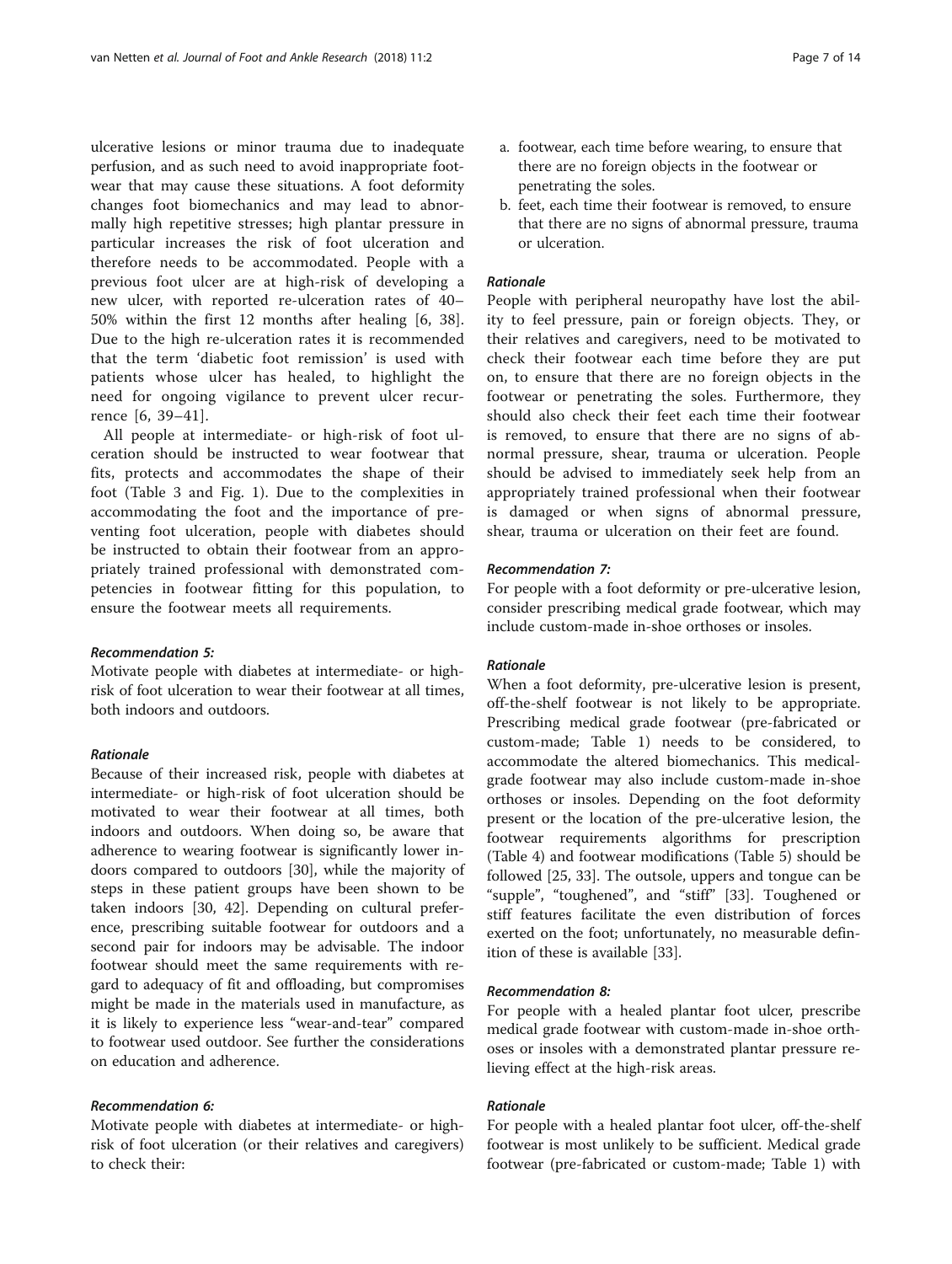<span id="page-7-0"></span>Table 4 Specific footwear requirements for people with diabetes and a foot deformity

|                                       | Height           | Outsole   | Uppers (quarter) <sup>p</sup> | Tongue                 |
|---------------------------------------|------------------|-----------|-------------------------------|------------------------|
| Limited joint mobility                | Low <sup>a</sup> | Toughened | Supple                        | Supple                 |
| Pes cavus                             | Ankle-high       | Toughened | Toughened                     | Toughened <sup>c</sup> |
| Flexible flat foot with hallux valgus | <b>High</b>      | Toughened | Toughened                     | Toughened <sup>c</sup> |
| Rigid flat foot with hallux valgus    | Ankle-high       | Toughened | Strong medial support         | Toughened <sup>c</sup> |
| Charcot foot                          | High             | Stiff     | Toughened                     | Toughened <sup>c</sup> |
| Hallux or toe amputation              | High             | Stiff     | Toughened                     | Toughened <sup>c</sup> |
| Forefoot amputation                   | High             | Stiff     | Stiff                         | Stiff                  |

This table is based on [\[33](#page-12-0)]

<sup>a</sup>Unless a person has limited joint mobility in the ankle joint, in that case use ankle-high or high footwear

<sup>b</sup>The uppers consist of quarter and vamp, the requirements here concern the quarters, as the vamp typically needs to remain supple to accommodate the toes (see further Table [2](#page-3-0))

When a tongue is toughened, it should be padded as well

a demonstrated plantar pressure reducing effect at highrisk areas, including the previous ulcer location, needs to be prescribed. This medical-grade footwear should also include prescribed custom-made in-shoe orthoses or insoles to increase the plantar pressure reducing effect. Based on two recent randomised controlled trials, a 'demonstrated plantar pressure reducing effect' (combined effect of the new medical grade footwear with orthosis or insole) is defined as a > 30% reduction at the area of the highest plantar pressure in comparison to the same area in the patient's current footwear, or a level below 200 kPa if measured with a validated and calibrated system with a sensor area of 1 cm<sup>2</sup> [\[23](#page-12-0), [24](#page-12-0)]. When such footwear is being worn by patients, the risk

of re-ulceration is smaller [[23](#page-12-0)]. Again depending on the location of the previous ulcer and presence (or absence) of a foot deformity and high-risk areas, follow the footwear requirements algorithms for prescription (Table 4) and footwear modifications (Table 5), with additional options provided by orthoses [[25, 33](#page-12-0)]. The recommendation of prescribing footwear with a demonstrated plantar pressure reducing effect is in line with strong recommendations from the IWGDF guidelines [[15](#page-12-0)], but has yet to be implemented widely in clinical practice in Australia. Different systems with different validity and reliability are available to quantify in-shoe plantar pressure [[43](#page-13-0)]. We encourage services to invest in regular plantar

| <b>Table 5</b> Plantar pressure reducing offloading effects of insole and footwear modifications |  |  |
|--------------------------------------------------------------------------------------------------|--|--|
|                                                                                                  |  |  |

| <b>Region of interest</b>                                       | Hal- | Toes    | Toes    | MTH                          | <b>MTH</b> | MTH | Mid- | Mid- |
|-----------------------------------------------------------------|------|---------|---------|------------------------------|------------|-----|------|------|
|                                                                 | lux  | $2 - 3$ | $4 - 5$ |                              | $2 - 3$    | 4-5 | foot | foot |
|                                                                 |      |         |         |                              |            |     | med. | lat. |
| <b>Accommodative insole modifications</b>                       |      |         |         |                              |            |     |      |      |
| 1. Replacement of top cover b                                   |      |         |         |                              |            |     |      |      |
| 2. Local removal of material                                    |      |         |         |                              |            |     |      |      |
| 3. Local cushioning                                             |      |         |         |                              |            |     |      |      |
| <b>Corrective insole modifications</b>                          |      |         |         |                              |            |     |      |      |
| 4. Addition of a metatarsal pad                                 |      |         |         |                              |            |     |      |      |
| 5. Addition of a trans-metatarsal bar                           |      |         |         |                              |            |     |      |      |
| 6. Repositioning of metatarsal pad or bar                       |      |         |         |                              |            |     |      |      |
| 7. Addition of a medial arch support                            |      |         |         |                              |            |     |      |      |
| 8. Adjustment of pivot point of insole                          |      |         |         |                              |            |     |      |      |
| <b>Outsole modification</b>                                     |      |         |         |                              |            |     |      |      |
| 9. Adjustment of pivot point of outsole                         |      |         |         |                              |            |     |      |      |
| <b>Combined modifications</b>                                   |      |         |         |                              |            |     |      |      |
| $1 + 2$                                                         |      |         |         |                              |            |     |      |      |
| $1 + 3$                                                         |      |         |         |                              |            |     |      |      |
| $1 + 4$                                                         |      |         |         |                              |            |     |      |      |
| $1 + 5$                                                         |      |         |         |                              |            |     |      |      |
| $1+6$                                                           |      |         |         |                              |            |     |      |      |
| Legend:                                                         |      |         |         |                              |            |     |      |      |
| $>20\%$ pressure reduction $a$<br>10-20% pressure reduction $a$ |      |         |         | 0-10% pressure reduction $a$ |            |     |      |      |

Med. medial, Lat. lateral. This table is based on [\[25](#page-12-0)]

For the blank cells in the matrix, there is either not enough information available, or pressure reduction was not statistically significant, or pressure increased; these modifications are therefore not recommended for these regions of interest

<sup>a</sup> Pressure reduction was significantly different from 0 (p-values < .05) been approximate the same material

**PReplacement with a new top cover of the same material**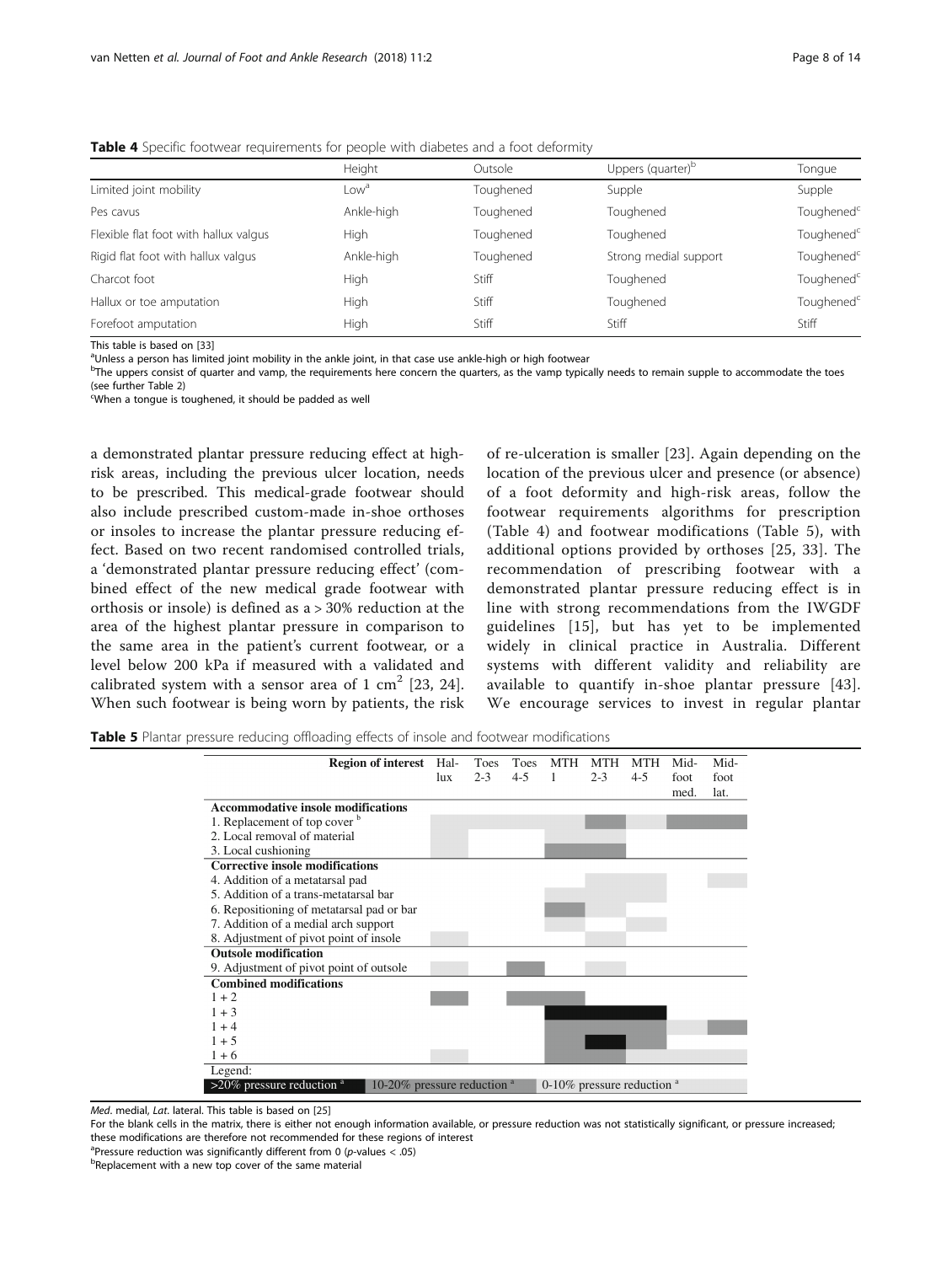pressure measurement protocols in daily clinical practice for people with diabetes and a healed plantar foot ulcer, and implementing the algorithms outlined in Tables [4](#page-7-0) and 5.

#### Recommendation 9:

Review prescribed footwear every three months to ensure it still fits, protects, and supports the foot.

#### **Rationale**

Both the foot and the footwear change shape over time. Prescribed footwear, and custom-made orthoses or insoles, should be reviewed every three months to ensure it still fits, protects and supports the foot. This threemonth interval is recommended based on the randomised controlled trial by Bus and colleagues, who used a three-month interval to ensure prescribed footwear remained appropriate, on expert opinion from seeing wear and tear in footwear in daily clinical practice, and aligns with the regular foot-screening interval for people at intermediate- or high-risk of foot ulceration as recommended in the NHMRC guideline [\[23](#page-12-0), [31\]](#page-12-0). For people with a healed plantar foot ulcer who have been prescribed medical grade footwear with a demonstrated plantar pressure relieving effect, this effect still needs to be present for the footwear to be considered appropriate. Based on the findings from the trial by Bus and colleagues [\[23\]](#page-12-0), ongoing research into its implementation in daily clinical practice and expert opinion, we suggest a three- to six-month interval for reviewing and demonstrating the plantar pressure relieving effect with validated equipment.

# Footwear for people with diabetic foot ulceration Recommendation 10:

For people with a plantar diabetic foot ulcer, footwear is not specifically recommended for treatment; prescribe appropriate offloading devices to heal these ulcers.

# **Rationale**

Footwear is not specifically recommended to treat a plantar diabetic foot ulcer in the IWGDF guidelines; in contrast offloading devices are recommended and necessary to heal these ulcers [[15, 31](#page-12-0)]. We strongly recommend that any health professional treating a patient with a plantar diabetic foot ulcer ensures their patient has an appropriate offloading device. The most strongly recommended devices in the NHMRC guideline and IWGDF guidance documents are non-removable knee-high devices, such as a total contact cast or removable cast walker made irremovable [\[15, 31](#page-12-0)]. Only when knee-high devices are contraindicated or not tolerated by people with a diabetic foot ulcer should other offloading devices (such as

forefoot offloading shoes and cast shoes), and lastly custom-made temporary footwear be considered [[15](#page-12-0)].

Footwear for the unaffected foot of a person with a diabetic foot ulcer should follow the recommendations and criteria applied to people at high-risk of foot ulceration. Additionally, any height-difference caused by an offloading device may need to be corrected by adjusting the footwear of the unaffected leg. This can be achieved with internal footwear modifications or with external devices that are applied to the bottom of the shoe of the unaffected leg.

Prescribed footwear is needed once the ulcer is healed, again following the recommendations for people at highrisk of ulceration. When prescribed footwear cannot be made available immediately when the ulcer has healed, continuation in the offloading device meeting the offloading requirements is needed until the prescribed footwear becomes available (see further details under 'considerations on footwear provision').

# **Discussion**

This new 2017 Diabetic Foot Australia footwear guideline has updated the 2013 Australian footwear guideline to reflect the best available evidence from contemporary studies investigating footwear interventions, international guidelines and expert opinion. We have formulated 10 key recommendations to guide health professionals in selecting the most appropriate footwear to meet the specific foot risk needs of an individual with diabetes (Table [2\)](#page-3-0), and provided the rationale behind these recommendations. In this discussion, we will add considerations on footwear provision, education and adherence, cultural and geographical differences, and methodology and terminology related to this guideline. These consideration provide further background with the recommendations, and discuss aspects relevant for implementation of the recommendations in daily clinical practice.

#### Considerations on footwear provision

When providing footwear to a person with diabetes, ensure they know their foot risk status and confirm this via an evidence-based screening by an appropriately trained healthcare professional [[31](#page-12-0)]. In addition to the foot screening, other factors that should be considered include the person's gait pattern, activity levels, occupation, level of mobility, living situation, cultural beliefs, personal goals, and preferences. These factors may influence the possible options for appropriate footwear.

When providing footwear, measure the length, width, depth and girth of the foot the footwear needs to accommodate and ensure that the footwear follows the criteria in Tables [3](#page-4-0) and [4.](#page-7-0) For length and width, we suggest at a minimum using a Brannock measuring device [\[44](#page-13-0)].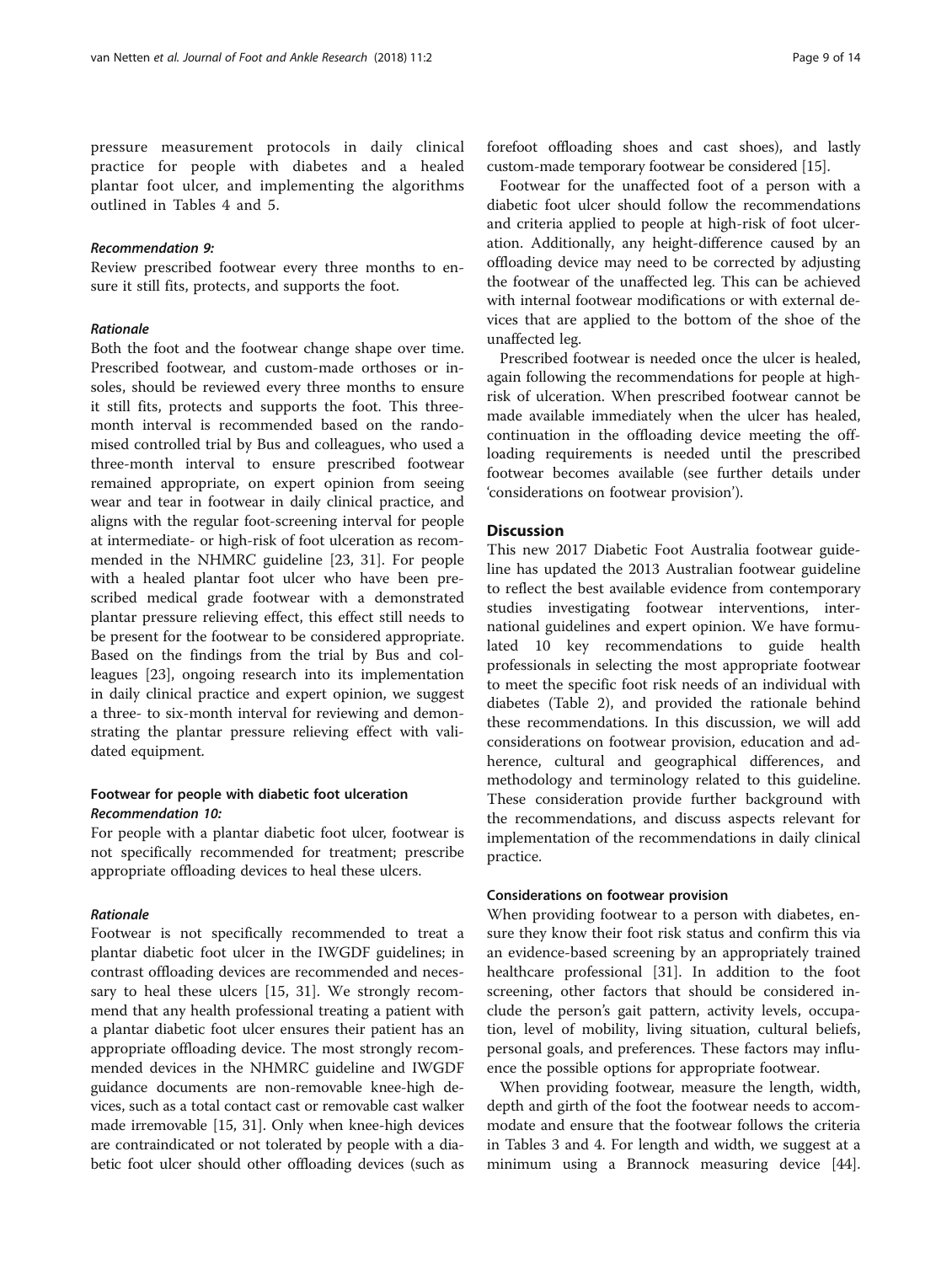Although new scanning devices are becoming available to measure foot shape, we still suggest depth requires clinical assessment until accuracy of these devices can be independently quantified, taking into account that people with peripheral neuropathy cannot feel whether depth is accurate. Evaluate the shoe fit with the person in standing position, preferably at the end of the day to ensure that any developing oedema is taken into account. Further considerations in relation to oedema are footwear height (high footwear may have a compression function), outdoor temperature, and changes in oedema treatment.

The timing of footwear provision is important for any footwear that is not pre-fabricated. This becomes even more important when a person with diabetes at intermediate- or high-risk does not have appropriate footwear at a given moment. The longer a person needs to wait to receive appropriate footwear, the more steps they will take in inappropriate footwear, potentially increasing the repetitive stresses on the foot and in turn the risk for foot ulceration. Timing is most important for people with a recently healed plantar foot ulcer. Delivery of their prescribed footwear should be coordinated to a point as close to healing as possible. Ideally, the transition from an offloading device required to heal the ulcer to the preventative footwear is immediate. Any delay in this transition increases the risk of ulcer recurrence. When appropriate preventative footwear is not available for a person with a nearly healed foot ulcer, footwear prescription should be initiated before the ulcer is healed. Prescription can be initiated when foot shape (especially volume), structure and function are not expected to change during the healing process, and should take the manufacturing time-schedule into account. When prescribed footwear cannot be made available immediately when the ulcer has healed, continuation in the offloading device meeting the offloading requirements is needed until the prescribed footwear becomes available. Further, when new footwear is provided to a person with diabetes after healing a foot ulcer, advise them that a "wear-in" period may be needed where they alternate the new footwear with the offloading device that was required to heal the ulcer, and that they should be extra vigilant with checking of their foot health in this period.

In Australia, various state-based schemes are available that may provide financial assistance to people with diabetes who require medical-grade footwear. However, these schemes change over time and discussion of the specific schemes is outside the scope of this guideline.

# Considerations on education and adherence to wearing footwear

Early education on the importance of adequate footwear for foot health is important for all people with diabetes. This education needs to continue life-long, and needs to be expanded if a person's level of risk of foot ulceration increases. The importance of footwear for people with diabetes should be discussed in the context of the individual's foot risk status and health literacy [\[45\]](#page-13-0). Education should aim to increase people's understanding of the requirements of their footwear to adequately fit, protect and accommodate their feet. This may also include, but is not limited to, education on proper donning of the footwear, the importance of wearing socks in footwear to reduce shear and friction, and explaining the risks to foot health of inappropriate footwear such as slippers and sandals, of narrow heels, of heels higher than 3 cm, and of pointy, flat or hard toe boxes. Education should further focus on motivating people with diabetes at intermediate- or high-risk of foot ulceration to wear their footwear at all times. Footwear can only be effective when it is worn, and adherence to wearing footwear is an important factor in foot ulcer prevention [[17](#page-12-0), [23](#page-12-0), [26](#page-12-0), [30\]](#page-12-0).

Achieving better adherence is a challenge, and unfortunately we found no intervention studies on the effect of interventions that aim to increase footwear adherence in people with diabetes [[17](#page-12-0), [41\]](#page-13-0). However, we found a number of observational studies investigating reasons for (non-)adherence to footwear [\[26, 28](#page-12-0), [45](#page-13-0)–[49](#page-13-0)]. An improvement in walking has been described as the most important footwear-related characteristic affecting adherence, while the importance of cosmetic appearance and ease of use varies greatly between people [\[28,](#page-12-0) [48](#page-13-0)]. Rather than focussing on footwear characteristics, it is suggested in various studies that personal perceptions, values and experiences are more important factors to improve adherence [[26, 28,](#page-12-0) [45](#page-13-0)–[49](#page-13-0)]. A perceived benefit of footwear is associated with increased adherence to wearing the footwear [\[26\]](#page-12-0), and conversely, a lack of understanding of the need for footwear hinders adherence [[28\]](#page-12-0). Acceptance of the need for footwear is another important factor affecting adherence [[28](#page-12-0), [46](#page-13-0), [47](#page-13-0)]. This does not only concern accepting the need for footwear, but also acceptance of the person's underlying diabetic foot disease [\[28,](#page-12-0) [46](#page-13-0), [47\]](#page-13-0). Footwear has been described as a "visible representation of the disease", and people with diabetes at-risk of foot ulceration may choose to moderate their adherence to align with functional requirements and societal norms [\[28](#page-12-0), [46](#page-13-0), [47\]](#page-13-0).

These personal values and experiences cannot be assessed using a standardised measurement device. Adequate communication between healthcare professionals and patients is needed to assess these perceptions [[45, 50](#page-13-0)]. For this communication to be effective, it should be person-centred, not footwear-centred [\[45](#page-13-0), [50](#page-13-0)]. Footwear is very personal, and this should be taken into account during education and communication to ensure maximum acceptance of and adherence with the footwear provided [\[28,](#page-12-0) [47, 50\]](#page-13-0).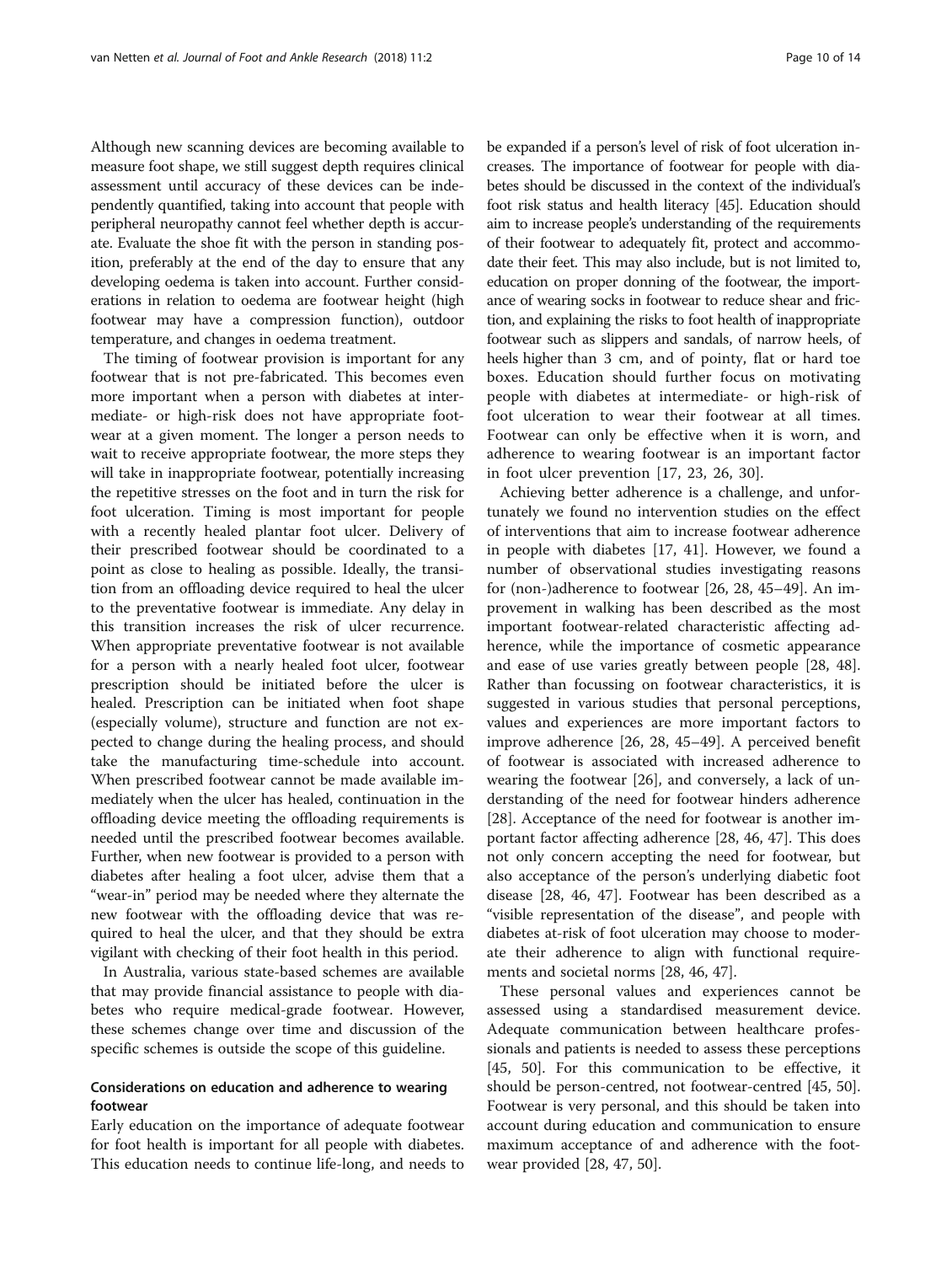For people at intermediate- or high-risk of foot ulceration, the importance of adherence to wearing appropriate footwear both indoors and outdoors needs extra attention. People at risk of foot ulceration have been found to perform the majority of their total daily steps indoors [[30](#page-12-0), [42](#page-13-0)], while their adherence to wearing their footwear is significantly lower indoors compared to outdoors [[30\]](#page-12-0). To improve adherence, people may need to be made aware of the greater repetitive stresses on their feet when at home resulting from the greater number of steps. It has also been suggested to provide separate footwear for indoor and outdoor use [[30\]](#page-12-0). For people from cultures that may prefer not to wear 'normal' footwear indoors, it is suggested that health professionals consider providing indoor footwear that is manufactured to not look like 'normal' footwear, which may then be more acceptable to be worn indoors.

#### Considerations on cultural and geographical differences

In this guideline, we describe features and criteria for footwear for people with diabetes, and specific recommendations based on a person's foot ulcer risk following the NHMRC risk classification. Footwear is very personal and multiple other factors may need to be taken into account when providing footwear to a person with diabetes and ensuring this footwear is being used. We acknowledge the cultural differences in regard to footwear behaviour, specifically for Aboriginal and Torres Strait Islander people and from other diverse ethnic backgrounds. Furthermore, individuals in geographically rural and remote areas of Australia may have a limited range of footwear options available to them, and limited access to appropriately trained professionals. However, we decided not to provide specific recommendations for different cultures or for people living in rural and remote areas. The criteria and recommendations in this guideline are to be seen as the standards to be achieved, and these recommendations can be used by clinicians in their communications to discuss the footwear requirements for each person's situation. Specific circumstances may require that a compromise is made to the recommendations, which then may be considered to be better than no footwear at all. However, in our opinion, offering deviations from the standards in this guideline, without supporting evidence and solely based on specific cultural or geographical backgrounds of people, does not align with offering equality of best practice care for all people and may increase the risk of foot ulceration and will weaken this guideline. Rather, we encourage healthcare professionals to use this guideline to discuss footwear requirements with people with diabetes, to try and achieve, if needed, a compromise that is optimal for the person's situation that most closely aligns with the requirements and recommendations described in this guideline.

#### Considerations on methodology and terminology

We have based this update of the 2013 guideline on contemporary evidence-based guidelines [[10, 14](#page-12-0), [15](#page-12-0), [31](#page-12-0)], scientific evidence from systematic reviews [[17](#page-12-0)–[22](#page-12-0)], randomised controlled trials [[23, 24\]](#page-12-0), observational studies [\[9](#page-12-0), [25](#page-12-0)–[30, 32](#page-12-0)–[34](#page-12-0)], and expert opinion, involving experts from eight different disciplines involved in the treatment of people with diabetic foot disease. However, this should not be looked upon as an evidence-based guideline, as we did not follow a specific guideline development methodology. Developing evidence-based guidelines is an extensive and costly process. With recent studies providing a much stronger evidence-base for footwear requirements for people with diabetes we felt that a new footwear guideline to update information in the NHMRC guideline [\[31\]](#page-12-0) and the 2013 Australian practical guideline on footwear provision [[16](#page-12-0)] was more important than waiting for completion of a full evidence-based guideline. Compared to the recommendations from the 2013 guidelines, some have not changed, and a number of new ones have been added. These include the need for health professionals to prescribe medical grade footwear that has demonstrated plantar pressure reducing effects at high-risk plantar areas for those people with a healed plantar foot ulcer, to review the adequacy of any prescribed footwear every three months, and to treat a plantar foot ulcer primarily with appropriate offloading devices. With this current document, healthcare professionals can immediately start to implement the new footwear evidence to begin to further reduce the large national burden of diabetic foot disease.

The specific footwear requirements are closely related to an individual's foot risk status. This means that to provide people with diabetes with appropriate footwear, their foot risk status must be assessed first. We followed the classification as provided in the NHMRC guideline [[31](#page-12-0)]. Other countries may use different risk classifications, and we advise healthcare professionals to ensure they use the guideline that is applicable in their own country with regard to foot risk status assessment. In this guideline, we did not separate between intermediate- and high-risk. The first reason for doing so was that some recommendations do not depend on foot risk status per se, but on the presence (or absence) of the specific risk factors of foot deformity or previously healed ulcer. To cover these differences, specific recommendations were needed that applied both to people at intermediateand high-risk. Further, combining both groups while including specifically targeted recommendations also gives healthcare professionals from other countries the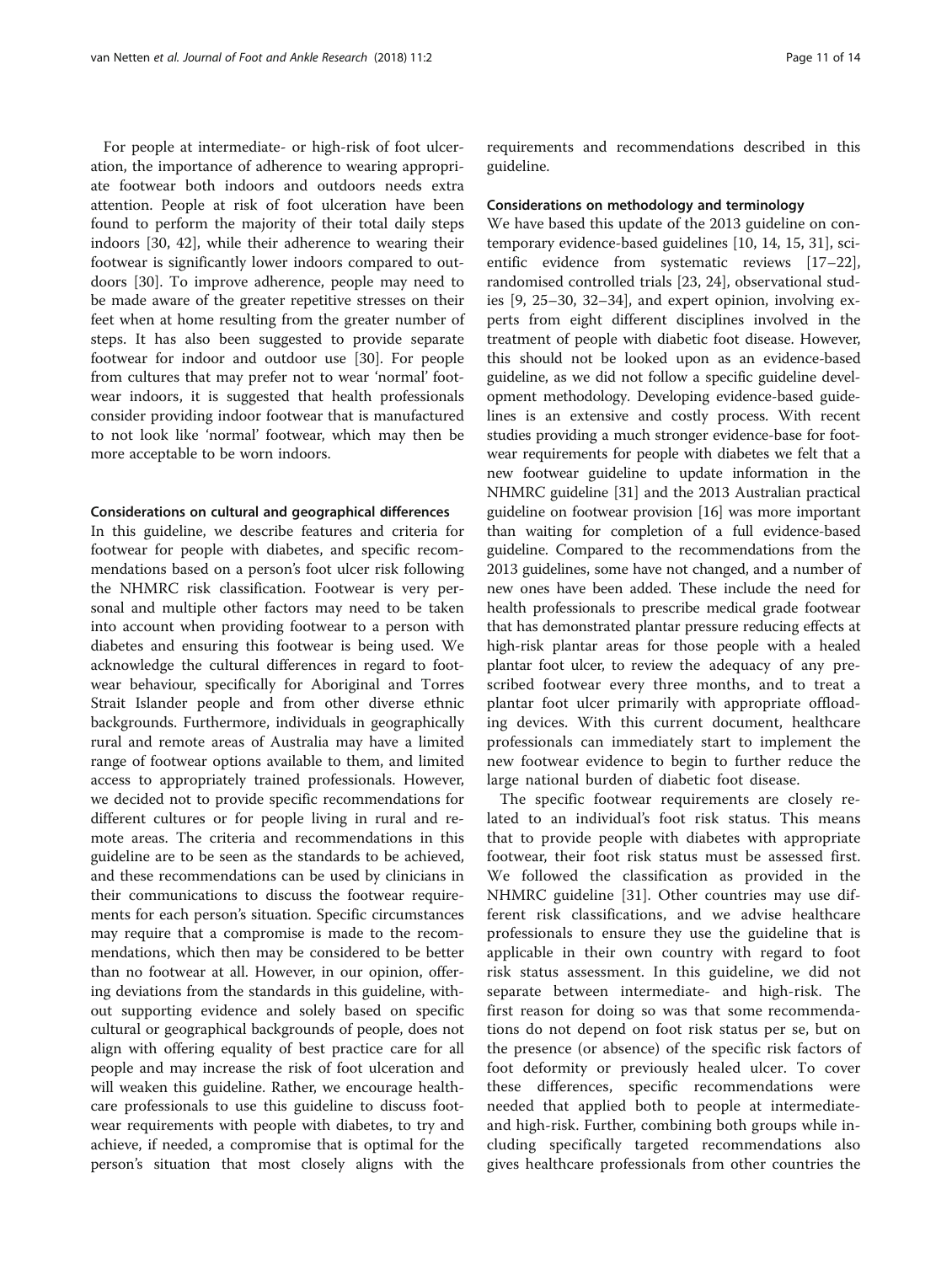opportunity to match the recommendations in this guideline with their own country's foot risk status classification system. Finally, the recommendations that did not target a specific risk factor were similar for people at intermediate- or high-risk, which means they could be combined.

As recommended in this guideline, people at intermediate- or high-risk of foot ulceration should be instructed to obtain their footwear from an appropriately trained professional with demonstrated competencies in footwear fitting for people with diabetes. We have not defined 'appropriately trained' or 'demonstrated competencies', as that was beyond the scope of the current document. However, as a minimum, we suggest an appropriately trained professional should be able to show documented evidence of their training and competency, and should meet the standards of their profession when such standards are available. This way, other healthcare professionals may confidently inform people with diabetes where to obtain their footwear.

The methodology followed to write this guideline does have some limitations. The first, not following a guideline development methodology, has been discussed above. A second is that no patient advocates were involved in its creation. This is a consequence of not following a specific guideline methodology, and we hope that this will be done in the next update of the NHMRC guideline [[31](#page-12-0)]. A third is the limited evidence base with regard to the recommendations for people at low-risk of ulceration [\[17,](#page-12-0) [41](#page-13-0)]. These recommendations might be seen as "good practice statements", a terminology used in official guideline development for recommendations that are predominantly based on expert opinion and standard of practice, when limited evidence is available [[51\]](#page-13-0). As argued in other publications, it is hoped that researchers and healthcare providers combine efforts to build a stronger research evidence base for these recommendations [[41](#page-13-0)]. Finally, we are unaware of cost-effectiveness information for any of the proposed footwear interventions [[17\]](#page-12-0), and thus no such specific information can be added to this guideline. However, a recent Australian cost-effectiveness analysis reported appropriately prescribed footwear as part of a suite of optimal diabetic foot care practice was always cheaper than standard care, and with the high costs associated with foot ulceration [[1,](#page-12-0) [52](#page-13-0), [53](#page-13-0)], it is likely that preventative footwear efforts in this regard will be cost-saving [\[41\]](#page-13-0).

#### Conclusion

Appropriate footwear is important for all people with diabetes, to prevent foot ulceration and reduce the burden of diabetic foot disease. This guideline contains 10 key recommendations to guide health professionals managing people with diabetes choosing the most appropriate

footwear for the person's specific foot risk needs. We hope that this guideline will be used to ensure that all Australians with diabetes have access to, and are provided with, appropriate footwear to meet their needs. This should improve footwear practice in Australia, and reduce the burden of diabetic foot disease for people and the nation.

#### Abbreviations

IWGDF: International Working Group on the Diabetic Foot; NHMRC: National Health and Medical Research Council

#### Acknowledgements

The authors would like to acknowledge the support of the Australian Government's Cooperative Research Centres Program.

#### Funding

Writing of this guideline by the first author was supported via the Australian Government's Cooperative Research Centres Program.

#### Availability of data and materials

Not applicable

#### Authors' contributions

JvN wrote the first version of the manuscript. PAL and PW provided critical review and expert opinion on this first version. A second draft incorporating consensus feedback from the three authors was sent to all authors, who provided critical review and their expert opinion. A third draft was written by JvN incorporating all feedback, and again sent to all authors. This process was repeated one more time, to reach consensus of all authors, leading to the final version of the guideline, approved by all authors.

#### Ethics approval and consent to participate

Not applicable

Consent for publication

Not applicable

#### Competing interests

JJvN, PAL, DGA, SAB, RF, KH, EK, MM, BP, KP, JP, PRW: nothing to declare in relation to this manuscript.

KHS runs a Pedorthic Clinic in Dee Why, NSW, Australia.

HBM is Editor-in-Chief of Journal of Foot and Ankle Research. It is journal policy that editors are removed from the peer review and editorial decision making processes for papers they have co-authored.

#### Publisher's Note

Springer Nature remains neutral with regard to jurisdictional claims in published maps and institutional affiliations.

#### Author details

<sup>1</sup>School of Clinical Sciences, Queensland University of Technology, Brisbane, QLD, Australia. <sup>2</sup>Diabetic Foot Australia, Brisbane, QLD, Australia.<sup>3</sup> Wound Management Innovation Cooperative Research Centre, Brisbane, QLD, Australia. <sup>4</sup> Allied Health Research Collaborative, Metro North Hospital & Health Service, Brisbane, QLD, Australia. <sup>5</sup>Southern Arizona Limb Salvage Alliance (SALSA), Department of Surgery, University of Arizona College of Medicine, Tucson, AZ, USA. <sup>6</sup>Department of Rehabilitation, Academic Medical Center, University of Amsterdam, Amsterdam Movement Sciences, Amsterdam, the Netherlands. <sup>7</sup>Vascular Surgery, The University of Adelaide, Adelaide, South Australia, Australia. <sup>8</sup>University Dean of Clinical Innovation Professor of Wound Healing Research, Cardiff University, Cardiff, UK. <sup>9</sup>High Risk Foot Service, Liverpool Hospital, South Western Sydney Local Health<br>District, Sydney, NSW, Australia. <sup>10</sup>Discipline of Podiatry, School of Allied Health, College of Science, Health and Engineering, La Trobe University, Bundoora, VIC, Australia. <sup>11</sup>La Trobe Rural Health School, College of Science, Health and Engineering, La Trobe University, Bendigo, VIC, Australia. <sup>12</sup>Department of Rehabilitation Medicine University of Groningen, University Medical Center Groningen, Department of Rehabilitation Medicine, Groningen, the Netherlands. 13Wound Consultant, Trojan Health, Perth, WA,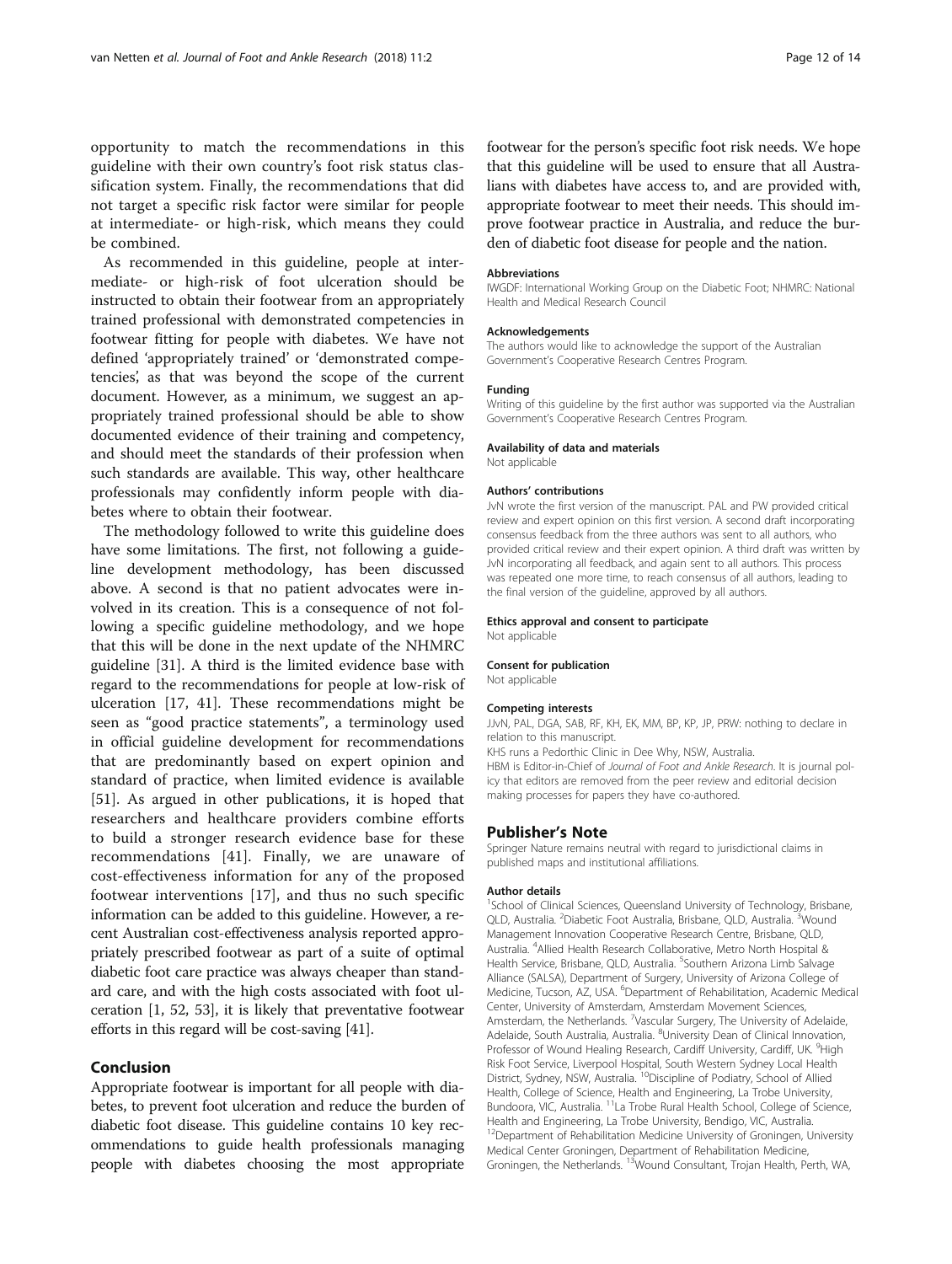<span id="page-12-0"></span>Australia. 14School of Health and Human Sciences (Pedorthics) Southern Cross University Gold Coast Campus, Bilinga, QLD, Australia. 15Diabetic Foot Unit, Royal Melbourne Hospital, Melbourne, VIC, Australia.

#### Received: 4 July 2017 Accepted: 27 December 2017 Published online: 15 January 2018

#### References

- 1. Kerr M, Rayman G, Jeffcoate WJ. Cost of diabetic foot disease to the National Health Service in England. Diabet Med. 2014;31(12):1498–504.
- 2. Nabuurs-Franssen MH, Huijberts MS, Nieuwenhuijzen Kruseman AC, Willems J, Schaper NC. Health-related quality of life of diabetic foot ulcer patients and their caregivers. Diabetologia. 2005;48(9):1906–10.
- Boulton AJ, Vileikyte L, Ragnarson-Tennvall G, Apelqvist J. The global burden of diabetic foot disease. Lancet. 2005;366(9498):1719–24.
- 4. Jupiter DC, Thorud JC, Buckley CJ, Shibuya N. The impact of foot ulceration and amputation on mortality in diabetic patients. I: from ulceration to death, a systematic review. Int Wound J. 2016;13(5):892–903.
- Tapp RJ, Shaw JE, De Courten MP, Dunstan DW, Welborn TA, Zimmet PZ. Foot complications in type 2 diabetes: an Australian population-based study. Diabetic Med. 2003;20(2):105–13.
- 6. Armstrong DG, Boulton AJ, Bus SA. Diabetic foot ulcers and their recurrence. N Engl J Med. 2017;376:2367–75.
- 7. Lazzarini PA, Hurn SE, Fernando ME, Jen SD, Kuys SS, Kamp MC, Reed LF. Prevalence of foot disease and risk factors in general inpatient populations: a systematic review and meta-analysis. BMJ Open. 2015;5(11):e008544. -2015-008544
- 8. Lazzarini PA, Hurn SE, Kuys SS, Kamp MC, Ng V, Thomas C, Jen S, Wills J, Kinnear EM, d'Emden MC, Reed LF. The silent overall burden of foot disease in a representative hospitalised population. Int Wound J. 2017;14(4):716–28.
- 9. Waaijman R, de Haart M, Arts ML, Wever D, Verlouw AJ, Nollet F, Bus SA. Risk factors for plantar foot ulcer recurrence in neuropathic diabetic patients. Diabetes Care. 2014;37(6):1697–705.
- Schaper NC, Van Netten JJ, Apelgvist J, Lipsky BA, Bakker K. International Working Group on the Diabetic Foot. Prevention and management of foot problems in diabetes: a Summary Guidance for Daily Practice 2015, based on the IWGDF Guidance Documents. Diabetes Metab Res Rev. 2016; 32(Suppl 1):7–15.
- 11. Crawford F, Cezard G, Chappell FM, Murray GD, Price JF, Sheikh A, Simpson CR, Stansby GP, Young MJA. Systematic review and individual patient data meta-analysis of prognostic factors for foot ulceration in people with diabetes: the international research collaboration for the prediction of diabetic foot ulcerations (PODUS). Health Technol Assess. 2015;19(57):1–210.
- 12. Monteiro-Soares M, Boyko EJ, Ribeiro J, Ribeiro I, Dinis-Ribeiro M. Predictive factors for diabetic foot ulceration: a systematic review. Diabetes Metab Res Rev. 2012;28(7):574–600.
- 13. Jia L, Parker CN, Parker TJ, Kinnear EM, Derhy PH, Alvarado AM, Huygens F, Lazzarini PA. Diabetic foot working group, Queensland statewide diabetes clinical network (Australia). Incidence and risk factors for developing infection in patients presenting with uninfected diabetic foot ulcers. PLoS One. 2017;12(5):e0177916.
- 14. Bus SA, van Netten JJ, Lavery LA, Monteiro-Soares M, Rasmussen A, Jubiz Y, Price PE. International working group on the diabetic foot. IWGDF guidance on the prevention of foot ulcers in at-risk patients with diabetes. Diabetes Metab Res Rev. 2016;32(Suppl 1):16–24.
- 15. Bus SA, Armstrong DG, van Deursen RW, Lewis JE, Caravaggi CF, Cavanagh PR. International working group on the diabetic foot. IWGDF guidance on footwear and offloading interventions to prevent and heal foot ulcers in patients with diabetes. Diabetes Metab Res Rev. 2016; 32(Suppl 1):25–36.
- 16. Bergin SM, Nube VL, Alford JB, Allard BP, Gurr JM, Holland EL, Horsley MW, Kamp MC, Lazzarini PA, Sinha AK, Warnock JT, Wraight PR. Australian diabetes foot network: practical guideline on the provision of footwear for people with diabetes. J Foot Ankle Res. 2013;6(1):6. -1146-6-6
- 17. Van Netten JJ, Price PE, Lavery LA, Monteiro-Soares M, Rasmussen A, Jubiz Y, Bus SA. International working group on the diabetic foot. Prevention of foot ulcers in the at-risk patient with diabetes: a systematic review. Diabetes Metab Res Rev. 2016;32(Suppl 1):84–98.
- 18. Bus SA, van Deursen RW, Armstrong DG, Lewis JE, Caravaggi CF, Cavanagh PR. International working group on the diabetic foot. Footwear and

offloading interventions to prevent and heal foot ulcers and reduce plantar pressure in patients with diabetes: a systematic review. Diabetes Metab Res Rev. 2016;32(Suppl 1):99–118.

- 19. Healy A, Naemi R, Chockalingam N. The effectiveness of footwear as an intervention to prevent or to reduce biomechanical risk factors associated with diabetic foot ulceration: a systematic review. J Diabetes Complicat. 2013;27:391–400.
- 20. Lewis J, Lipp A. Pressure-relieving interventions for treating diabetic foot ulcers. Cochrane Database Syst Rev. 2013;1:CD002302.
- 21. Morona JK, Buckley ES, Jones S, Reddin EA, Merlin TL. Comparison of the clinical effectiveness of different off-loading devices for the treatment of neuropathic foot ulcers in patients with diabetes: a systematic review and meta-analysis. Diabetes Metab Res Rev. 2013;29(3):183–93.
- 22. Paton J, Bruce G, Jones R, Stenhouse E. Effectiveness of insoles used for the prevention of ulceration in the neuropathic diabetic foot: a systematic review. J Diabetes Complicat. 2011;25(1):52–62.
- 23. Bus SA, Waaijman R, Arts M, de Haart M, Busch-Westbroek T, van Baal J, Nollet F. Effect of custom-made footwear on foot ulcer recurrence in diabetes: a multicenter randomized controlled trial. Diabetes Care. 2013; 36(12):4109–16.
- 24. Ulbrecht JS, Hurley T, Mauger DT, Cavanagh PR. Prevention of recurrent foot ulcers with plantar pressure-based in-shoe orthoses: the CareFUL prevention multicenter randomized controlled trial. Diabetes Care. 2014;37(7):1982–9.
- 25. Arts ML, de Haart M, Waaijman R, Dahmen R, Berendsen H, Nollet F, Bus SA. Data-driven directions for effective footwear provision for the high-risk diabetic foot. Diabet Med. 2015;32(6):790–7.
- 26. Arts ML, de Haart M, Bus SA, Bakker JP, Hacking HG, Nollet F. Perceived usability and use of custom-made footwear in diabetic patients at high risk for foot ulceration. J Rehabil Med. 2014;46:357–62.
- 27. Arts ML, Waaijman R, de Haart M, Keukenkamp R, Nollet F, Bus SA. Offloading effect of therapeutic footwear in patients with diabetic neuropathy at high risk for plantar foot ulceration. Diabet Med. 2012;29: 1534–41.
- 28. Van Netten JJ, Dijkstra PU, Geertzen JH, Postema K. What influences a patient's decision to use custom-made orthopaedic shoes? BMC Musculoskelet Disord. 2012;13:92.
- 29. Waaijman R, Arts ML, Haspels R, Busch-Westbroek TE, Nollet F, Bus SA. Pressure-reduction and preservation in custom-made footwear of patients with diabetes and a history of plantar ulceration. Diabet Med. 2012;29(12): 1542–9.
- 30. Waaijman R, Keukenkamp R, de Haart M, Polomski WP, Nollet F, Bus SA. Adherence to wearing prescription custom-made footwear in patients with diabetes at high risk for plantar foot ulceration. Diabetes Care. 2013;Jun; 36(6):1613–8.
- 31. Anonymous National Evidence-Based Guideline on Prevention, Identification and Management of Foot Complications in Diabetes (Part of the Guidelines on Management of Type 2 Diabetes): Melbourne, Australia:; 2011.
- 32. Barton CJ, Bonanno D, Menz HB. Development and evaluation of a tool for the assessment of footwear characteristics. J Foot Ankle Res. 2009;2(10): 1146–2. 10
- 33. Dahmen R, Haspels R, Koomen B, Hoeksma AF. Therapeutic footwear for the neuropathic foot: an algorithm. Diabetes Care. 2001;24(4):705–9.
- 34. Hutchins S, Bowker P, Geary N, Richards J. The biomechanics and clinical efficacy of footwear adapted with rocker profiles–evidence in the literature. Foot (Edinb). 2009;19(3):165–70.
- 35. Australian Diabetes Society. Diabetes Foot The Foot Examination. 2016. <https://diabetessociety.com.au/diabetesfoot/the-foot-examination.asp>. Accessed April/13 2017.
- 36. Rahemi H, Armstrong DG, Enriquez A, Owl J, Talal TK, Najafi B. Lace up for healthy feet: the impact of shoe closure on plantar stress response. J Diabetes Sci Technol. 2017:1932296817703669.
- 37. Cavanagh PR. Therapeutic footwear for people with diabetes. Diabetes Metab Res. 2004;20(Suppl 1):S51–5.
- 38. Orneholm H, Apelqvist J, Larsson J, Eneroth M. Recurrent and other new foot ulcers after healed plantar forefoot diabetic ulcer. Wound Repair Regen. 2017;
- 39. Bharara M, Schoess J, Armstrong DG. Coming events cast their shadows before: detecting inflammation in the acute diabetic foot and the foot in remission. Diabetes Metab Res Rev. 2012;28(Suppl 1):15–20.
- 40. Armstrong DG, Mills JL. Toward a change in syntax in diabetic foot care: prevention equals remission. J Am Podiatr Med Assoc. 2013;103(2):161–2.